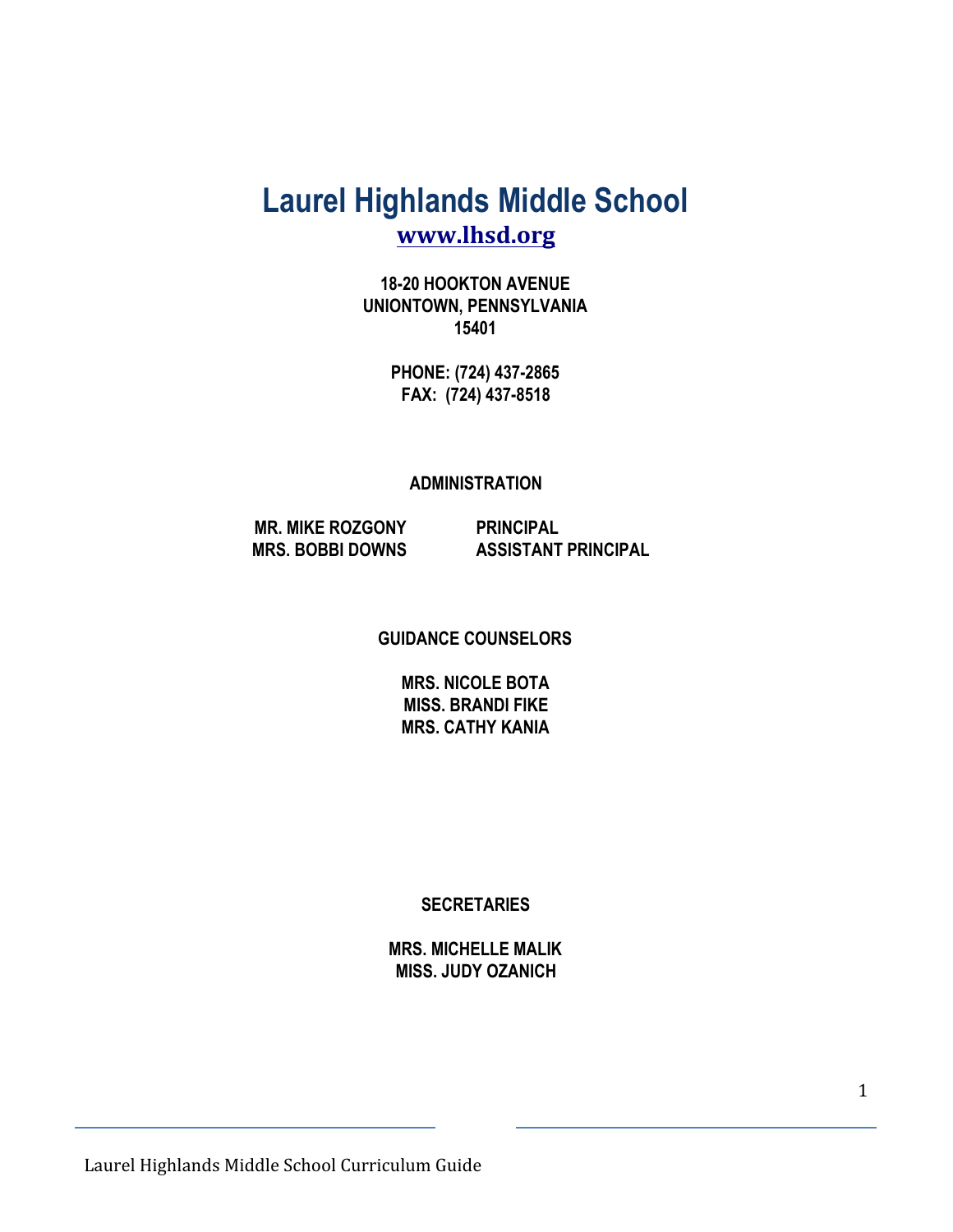#### **Table of Contents**

| <b>WELCOME/OVERVIEW</b>       | $1 - 4$   |
|-------------------------------|-----------|
| <b>GRADING POLICY</b>         | $4-6$     |
| <b>ATTENDANCE POLICY</b>      | $6-7$     |
| <b>CURRICULUM OFFERINGS</b>   | $7-8$     |
| <b>COURSE DESCRIPTIONS</b>    |           |
| <b>LANGUAGE ARTS</b>          | $8 - 13$  |
| <b>LIBRARY SCIENCE</b>        | $13 - 14$ |
| <b>FOREIGN LANGUAGE</b>       | $14 - 16$ |
| <b>MATHEMATICS</b>            | 16-20     |
| <b>SCIENCE</b>                | $20 - 22$ |
| <b>HISTORY/SOCIAL STUDIES</b> | $22 - 24$ |
| COMPUTER/TECHNOLOGY EDUCATION | 24-26     |
| <b>ART</b>                    | $26-27$   |
| <b>MUSIC</b>                  | $27-28$   |
| HEALTH/P.E.                   | 28-29     |
| <b>GUIDANCE/MENTORING</b>     | 29-30     |
| <b>LEARNING SUPPORT</b>       | 30        |
| <b>INTERSCHOLASTIC SPORTS</b> | 31        |
| <b>GENERAL INFORMATION</b>    | $32 - 34$ |
| MIDDLE SCHOOL STAFF           | 35        |
| <b>APPENDICES</b>             |           |
| <b>COURSE FLOW CHARTS</b>     |           |
| RECOMMENDED SCHOOL SUPPLIES   |           |
| <b>SUMMER READING LIST</b>    |           |

**THE LHMS CURRICULUM GUIDE IS A WORKING DOCUMENT THAT IS UPDATED SEMI-ANNUALLY. SOME ITEMS ARE SUBJECT TO CHANGE OR BE REVISED DUE TO AVAILABILITY.**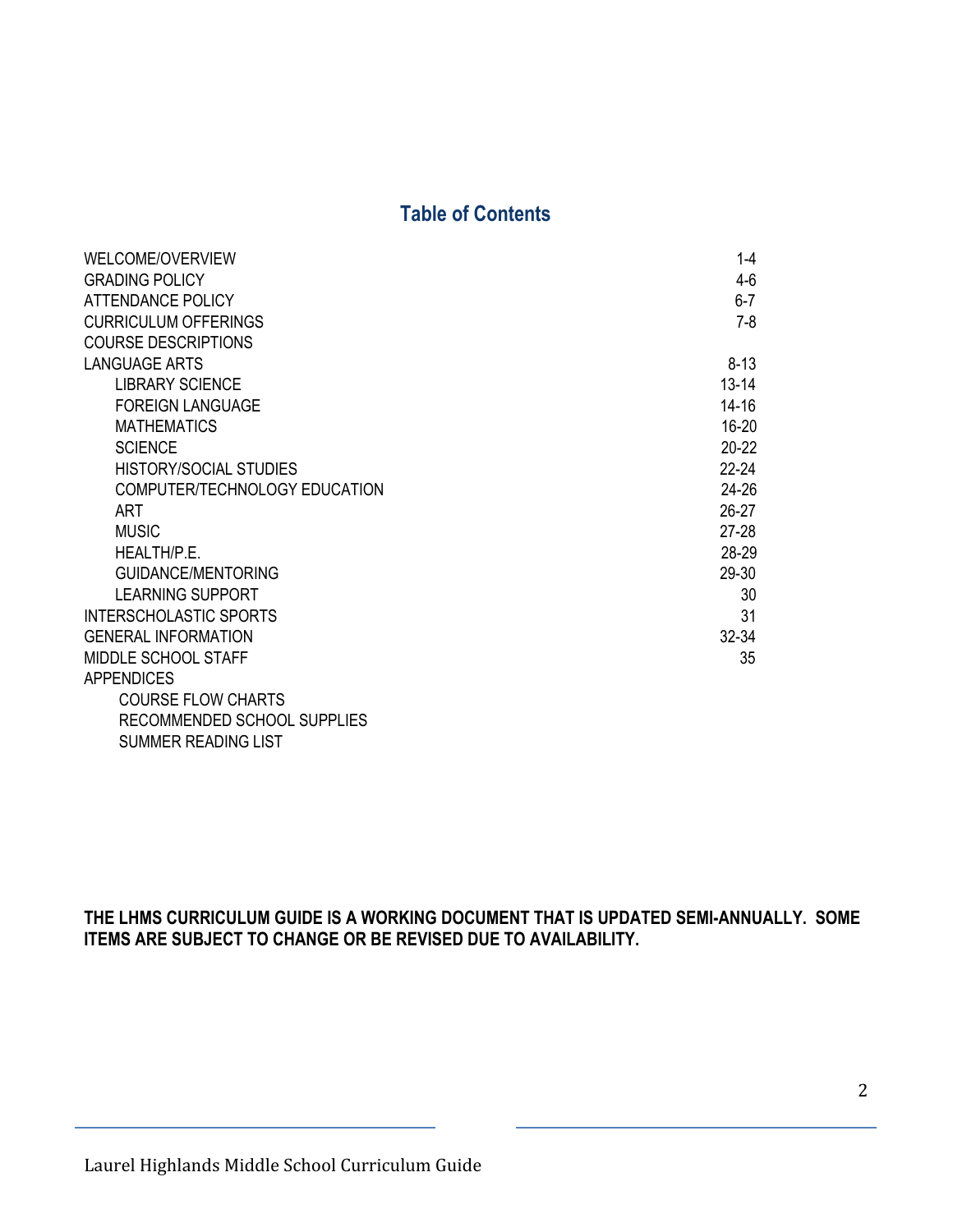# **Welcome**

#### **Laurel Highlands Middle School**

Middle school students experience tremendous physical, social, emotional, and cognitive growth, becoming individuals with broad interests. The middle school faculty is deeply committed to our students. Teachers are at once guiders, instructors, and role models, shaping young learners as they make important discoveries about themselves and the world.

Our middle school educational program is challenging, enriching, and flexible. It is designed to meet the developmental needs of young adolescents while teaching independent learning skills and emphasizing critical thinking. We strive to offer every middle school student a rewarding, intellectually stimulating experience that encourages intelligent decision-making, self-exploration, and social interaction with peers and adults.

# **Student Services**

#### **Guidance Services**

Each student is assigned a guidance counselor who will play an important role throughout the Middle School years. Counselors support students' academic, social, and emotional progress by regularly communicating with advisees, their teachers, and their parents.

Students and advisors meet as a group regularly throughout the school year. This time is also used for discussion and activities that focus on goal setting, self-esteem, families, decision-making, friendships, and peer relationships.

### **English as a Second Language (ESL)**

Students whose primary home language is other than English, as identified during enrollment/registration on the home language survey, are required to be tested to determine their English language proficiency.

Students demonstrating English proficiency may enroll in general education classes; however, their progress is to be monitored for two years. If the student meets with difficulty with the general curriculum during these two years, the student will be required to participate in limited English proficiency support program. Students who are not proficient in English will be referred to the intermediate unit for more in depth prescriptive testing. Students are then required to work with the intermediate unit teacher of English as a second language in lieu of general English classes.

The building-level administration/counseling team, along with the ESL teacher, will monitor student progress and determine when the student can exit the LEP program and enroll in English classes. If a student with limited English proficiency continues to have difficulties with academic success, the school-level monitoring team may refer the student for testing to determine if the student has a disability, and is in need of specially designed instruction.

Participation in the ESL/LEP program is required by federal law and is subject to review by the PA Department of Education.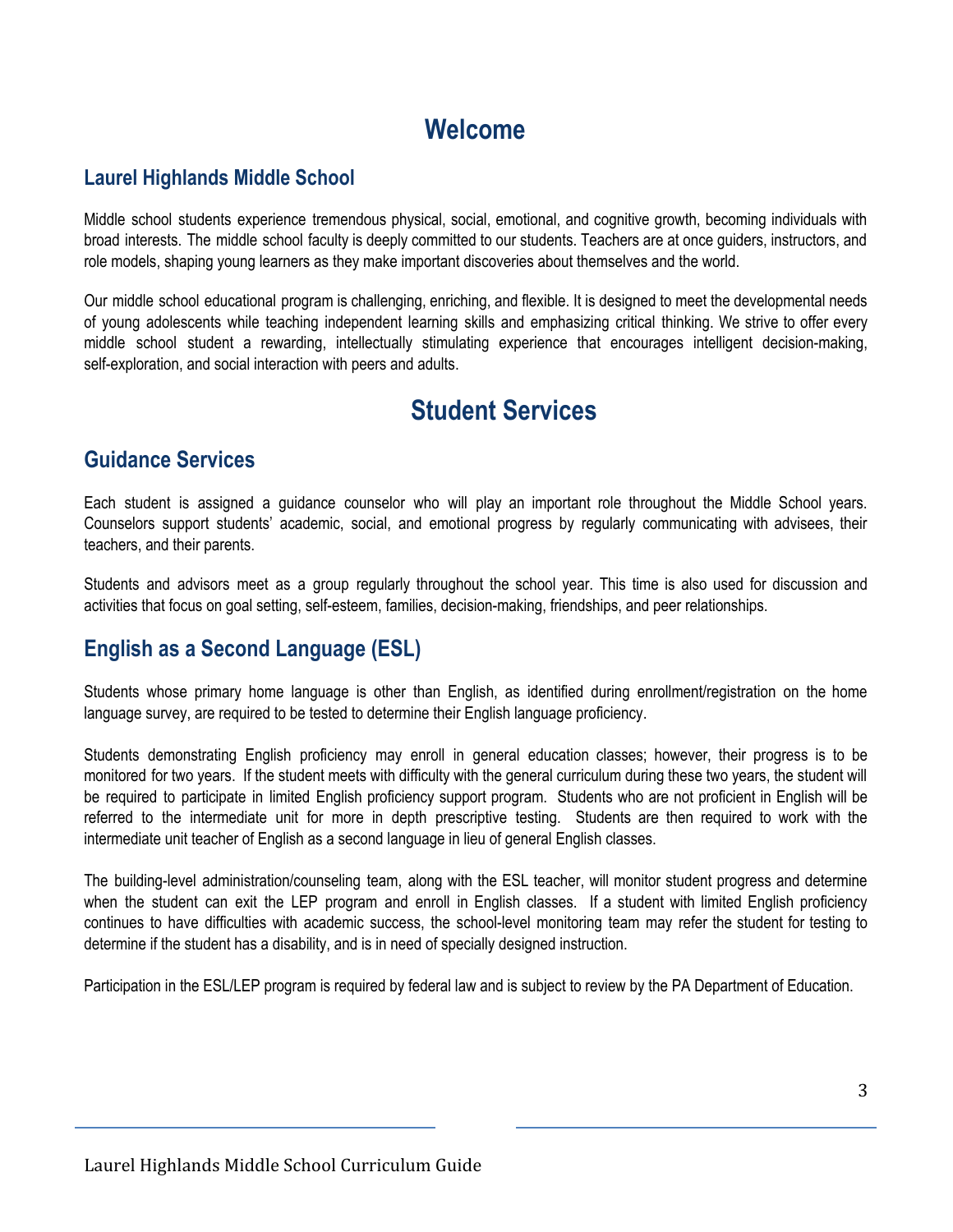### **Learning Support**

The goal of this program is to begin at the student's ability level and to provide instruction that will help the student succeed academically and overcome learning disabilities. Placement is made only after psychological testing, a multidisciplinary meeting, and an appropriate Individualized Education Program has been written for the student. Inclusion has been implemented in the Laurel Highlands School District for students with disabilities. Students may be mainstreamed into regular education classes with appropriate teacher support, recommendations, and follow-up.

#### **Gifted**

The Laurel Highlands School District provides push-in/pull out classes for gifted students. The curriculum includes options and alternatives, which have been created and refined to provide opportunities for students of varying abilities. Programming for the mentally gifted at the middle school level is done through enrichment activities and are delivered through a gifted coordinator. Each identified student's Gifted Individualized Education Program (GIEP) addresses a student's learning style and academic needs are selected for that individual student.

# **Grading Information**

#### **Grading Policy**

The Board recognizes that it is necessary to establish a system of assessing and reporting academic progress and achievement so that students, teachers, and parents/guardians are able to:

- 1) monitor progress towards educational goals;
- 2) understand students' strengths and weaknesses;
- 3) know where remedial work is required;
- 4) plan responsive instruction that addresses students' learning needs and capitalizes upon students' strengths;
- 5) determine students' attainment of established academic standards; and
- 6) arrange educational and/or vocational opportunities that offer students the greatest potential for success.

The board directs that the district's instructional program includes a system of assessing all students' academic progress and attainment. The system shall call for the use of benchmark, diagnostic, formative, and summative assessment measures. The assessment system shall also describe how achievement of academic standards will be measured and how this information will be used to assist students having difficulty meeting required standards.

Please refer to the Laurel Highlands School District Assessment of Student Progress Policy for additional information. Policy is available in the district office, 304 Bailey Avenue, Uniontown PA, 15401.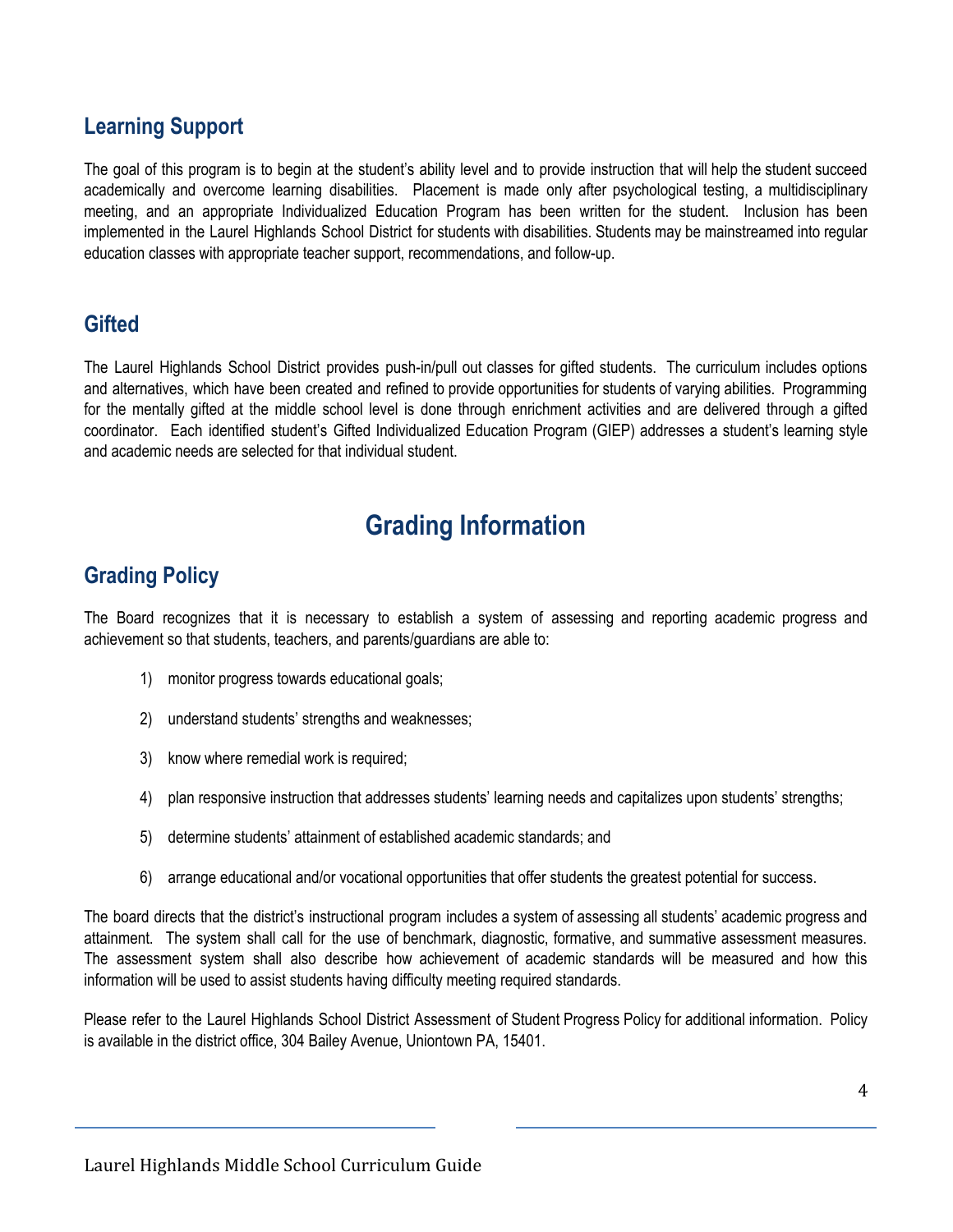### **Grading System**

Students in the middle school receive letter grades ranging from A to F that report academic achievement. Grades in the A range represent superior work; in the B range, very good work; in the C range, good to average work; the D range, below average work; while F indicates failure to achieve at a minimal level. Additionally, comments are added to report attitude, preparation for class, and participation.

| <b>GRADING SCALE:</b> |            |  |  |
|-----------------------|------------|--|--|
| Letter                | Percent    |  |  |
| А                     | 100 - 95%  |  |  |
| А-                    | 94 - 90%   |  |  |
| B+                    | 89 - 87%   |  |  |
| R                     | 86 - 83%   |  |  |
| В-                    | 82 - 80%   |  |  |
| C+                    | 79 - 77%   |  |  |
| С                     | 76 - 73%   |  |  |
| C-                    | 72 - 70%   |  |  |
| D                     | 69 - 60%   |  |  |
| F                     | 59 - 0%    |  |  |
|                       | Incomplete |  |  |

### **Electronic Grade Book**

Each student and his/her parent(s)/guardian(s) should be kept informed on a regular basis of his/her personal progress during the course of a unit of student via the "parent portal" available through the district's electronic format. A link for parents and students will be located on the district's website.

Please refer to the Laurel Highlands School District Assessment of Student Progress Policy for additional information. Contact information to retain access to the "parent portal" is referred to Tricia Bowlen at the Administratation Office 724-437-2821 or tricia.bowlen@lhsd.org. Policy is available in the district office, 304 Bailey Avenue, Uniontown PA, 15401.

### **Reporting**

The academic year is divided into two semesters. Each semester has two grading periods. Report cards are sent home at the end of each of the four periods. Progress reports are sent home with the students halfway through the grading periods. Comprehensive standardized testing is conducted each year.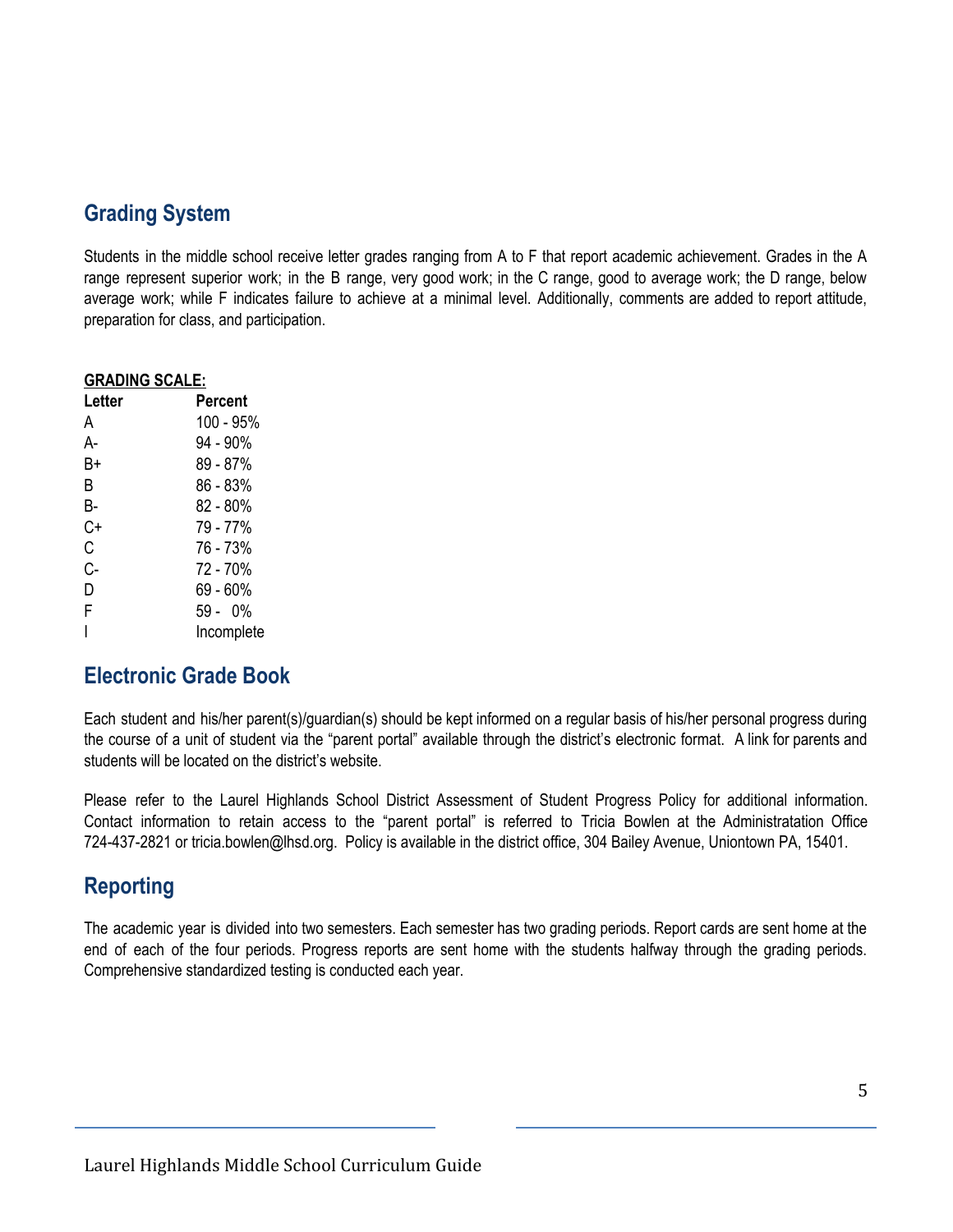### **Honor Roll**

Academic recognition includes Honors, High Honors and Highest Honors. Honors represents a grade point average (GPA) of 3.0-3.49. High Honors represents a grade point average (GPA) of 3.5-3.89 and Highest Honors represents a grade point average (GPA) of 3.9-plus. However, students receiving a "D", "F", or "I" in any course will not be eligible for Honor Roll.

### **Promotion and Retention**

The district believes the placement and grooming of students, as well as promotion policies in all grades, should be guided by the academic progress of students and his/her instructional needs.

Promotion and retention decisions are based on successful mastery of academic standards and student academic performance. The need for at least a solid fundamental base for promotion should always be considered. Before retention is considered, every effort must be made to help the student meet the appropriate standards for academic performance. These efforts will include parent conferences and may include remedial classes, tutoring, counseling and special help for the classroom teacher(s).

#### *Middle School Promotion and Retention, Grades 6, 7, and 8*

- 1. If a 6<sup>th</sup> or 7<sup>th</sup> grade student fails one or two major subjects (Math, English, Social Studies, Science or Reading), students must make up classes in an approved credit granting summer school in order to be promoted. Students are encouraged to take LHSD summer school classes in lieu of outsourced curricula.
- 2. If a 7<sup>th</sup> grade student fails only one major class (Math, Reading, English, Social Studies, or Science) they are still required to make up the class in an approved credit granting summer school in order to be promoted. Students are encouraged to take LHSD summer school classes in lieu of outsourced curricula. (Though it is highly discouraged, students have repeated the 7<sup>th</sup> grade class in place of their 8<sup>th</sup> grade elective *and* take the 8<sup>th</sup> grade class for that major subject. By doubling up on a course in the  $8<sup>th</sup>$  grade that has already given the student difficulty, typically does not lead to success for the student. Summer school is the best option.)
- 3. If a student fails more than two major subjects, he/she **must repeat** the grade level. (If factors, such as age, are considered for placement at the high school, an Academic Review must be held to determine appropriate programs and/or proper placement for the student. Such students **must attend** summer school to be considered for promotion.)
- 4. When an 8<sup>th</sup> grade student fails one class due to contributing factors, such as excessive absences, serious discipline problems, and/or academic difficulty, the student **must attend** the Ninth Grade Summer Bridge Program in order to move on to Grade 9.
- If an 8<sup>th</sup> grade student earns a "D" grade in Math, Reading, or English, it is **highly recommended** that they attend the 9<sup>th</sup> Grade Summer Bridge Program.

Please refer to the Laurel Highlands School District Promotion and Retention Policy for additional information. Policy is available in the district office, 304 Bailey Avenue, Uniontown, PA 15401.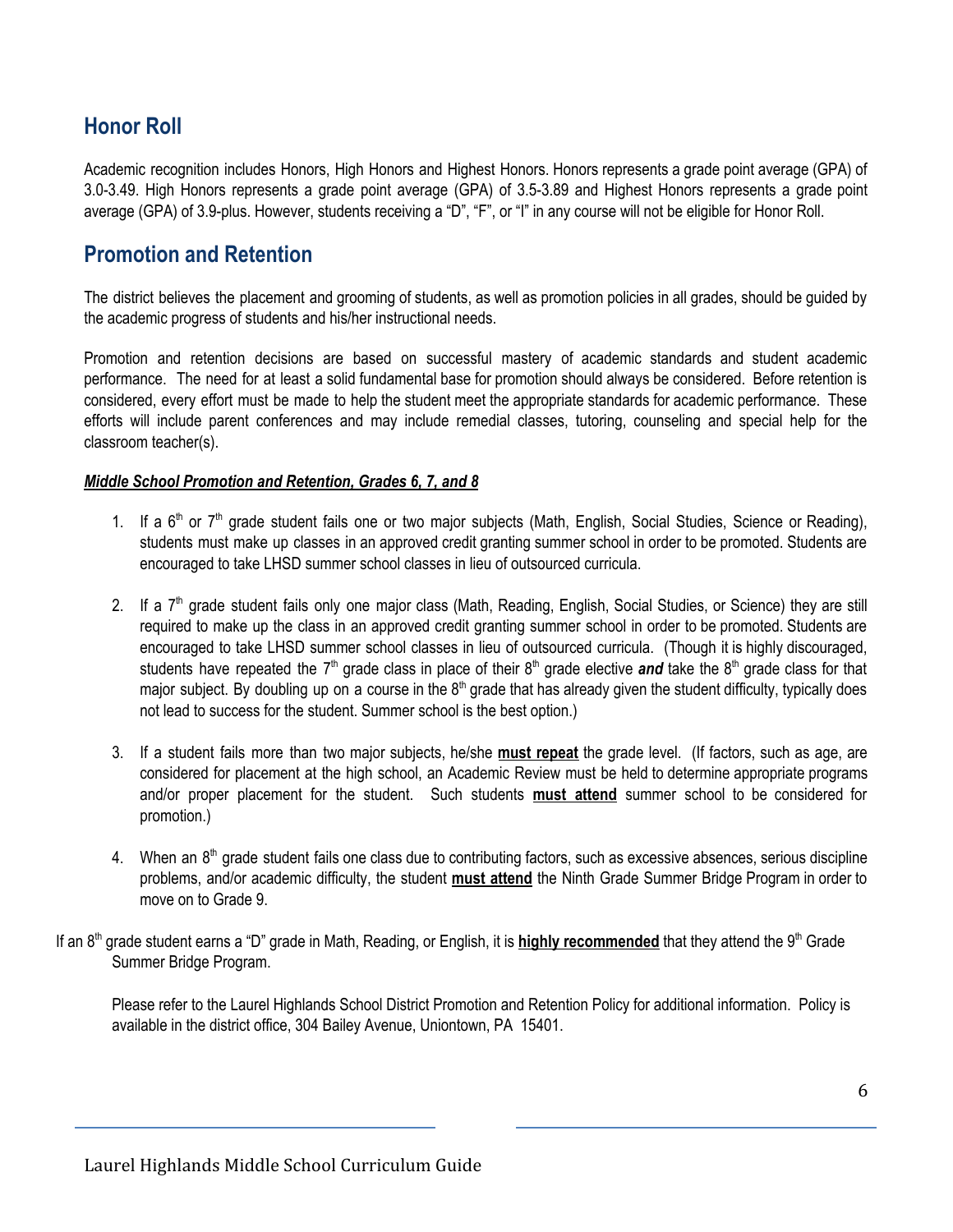#### **Attendance/Late Arrivals**

#### **Attendance**

The L.H. School Board and the middle school require that school age students enrolled in district schools attend school regularly, in accordance with state laws. The educational program offered by the district is predicated upon the presence of the student and requires continuity of instruction and classroom participation in order for students to achieve academic standards and consistent educational progress.

The student will be allotted ten (10) absences per school year. Parental excuses, unexcused/illegal absences, early dismissals and late arrivals/tardies will count towards the allotted ten (10) absences. After ten (10) days, a medical excuse will be mandatory. Excuses must be turned in within three days. If an excuse is not turned in all assignments, homework, assessment will be a zero (0).

#### **Late Arrivals**

Tardiness/late arrivals must be kept to a minimum because students arriving late miss instructional time. All excused absences for tardiness must be made by a parent/guardian in writing. The student is permitted to submit up to four (4) parent excuses per school year and must submit an excuse within three (3) days of the infraction for the tardy to be excused. After four (4) parent excused tardies are exhausted, a medical excuse will be required.

Please refer to the Laurel Highlands School District Attendance Policy for additional information. Policy is available in the district office, 304 Bailey Avenue, Uniontown PA, 15401.

### **Family Travel**

Family Educational Travel of a maximum of five (5) days with paperwork completed prior to departure explaining where, which dates, and the educational experience which may be gleaned. This paperwork must be submitted to the office at least two (2) days prior to departure. In addition, each student must go to all teachers and have them sign off and write assignments that he/she must complete while away. The Family Educational Leave Journal must be completed and submitted within three (3) days upon return or the days of family travel will automatically become unexcused/illegal.

Approval of family travel will be evaluated as a case by case situation. Family Travel will not be approved if you have missed over ten days of parent excused absences.

Please refer to the Laurel Highlands School District Attendance Policy for additional information. Policy is available in the district office, 304 Bailey Avenue, Uniontown PA, 15401.

# **Scheduling**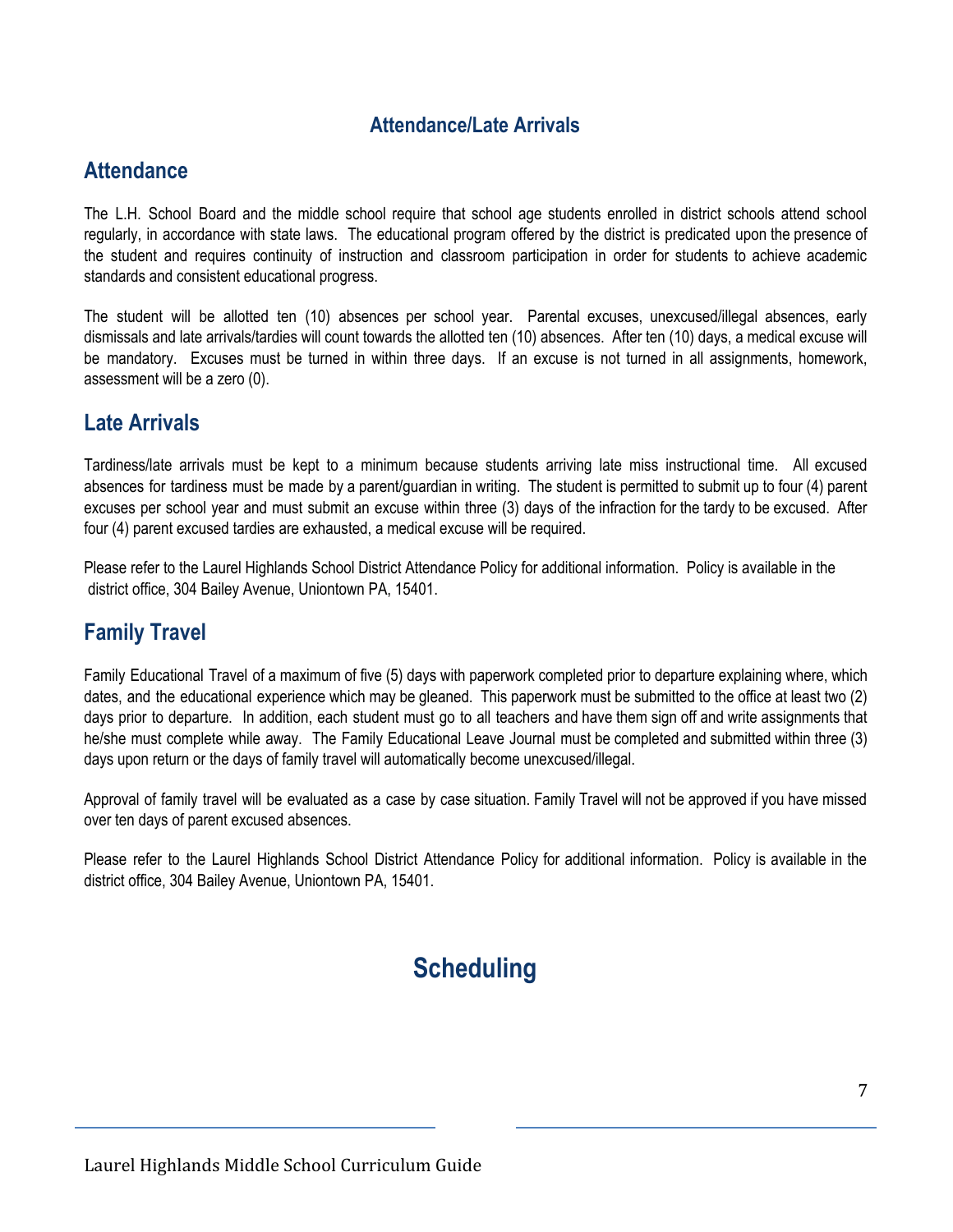### **Schedule Changes**

Valid schedule changes will be honored for the following reasons:

Conflict appearing on computer schedule, failure of a prerequisite course, changes required for the health of student (Doctor's recommendation only), successful completion of a summer school class, teacher's request due to inappropriate placement.

### **Course Requirements**

The following is an outline of the courses and activities available to sixth, seventh and eighth grade students. The core academic courses – English, reading, mathematics, science, and history – meet every day of the week.

#### **Sixth Grade (days per week)**

| <b>Core Courses</b>              | <b>Electives</b>                        | <b>Rotations</b>          |
|----------------------------------|-----------------------------------------|---------------------------|
| English (5)                      | Band $(5)^*$                            | Physical Education (22)   |
| Reading (5)                      | Choir $(5)$<br>LifeSkills Training (22) |                           |
| Social Studies (5)               | STEAM (5)                               | Art (22)                  |
| Mathematics/Accelerated Math (5) |                                         | Library (22)              |
| Science (5)                      |                                         | Computers (22)            |
|                                  |                                         | Technology Education (22) |
|                                  |                                         | Music (22)                |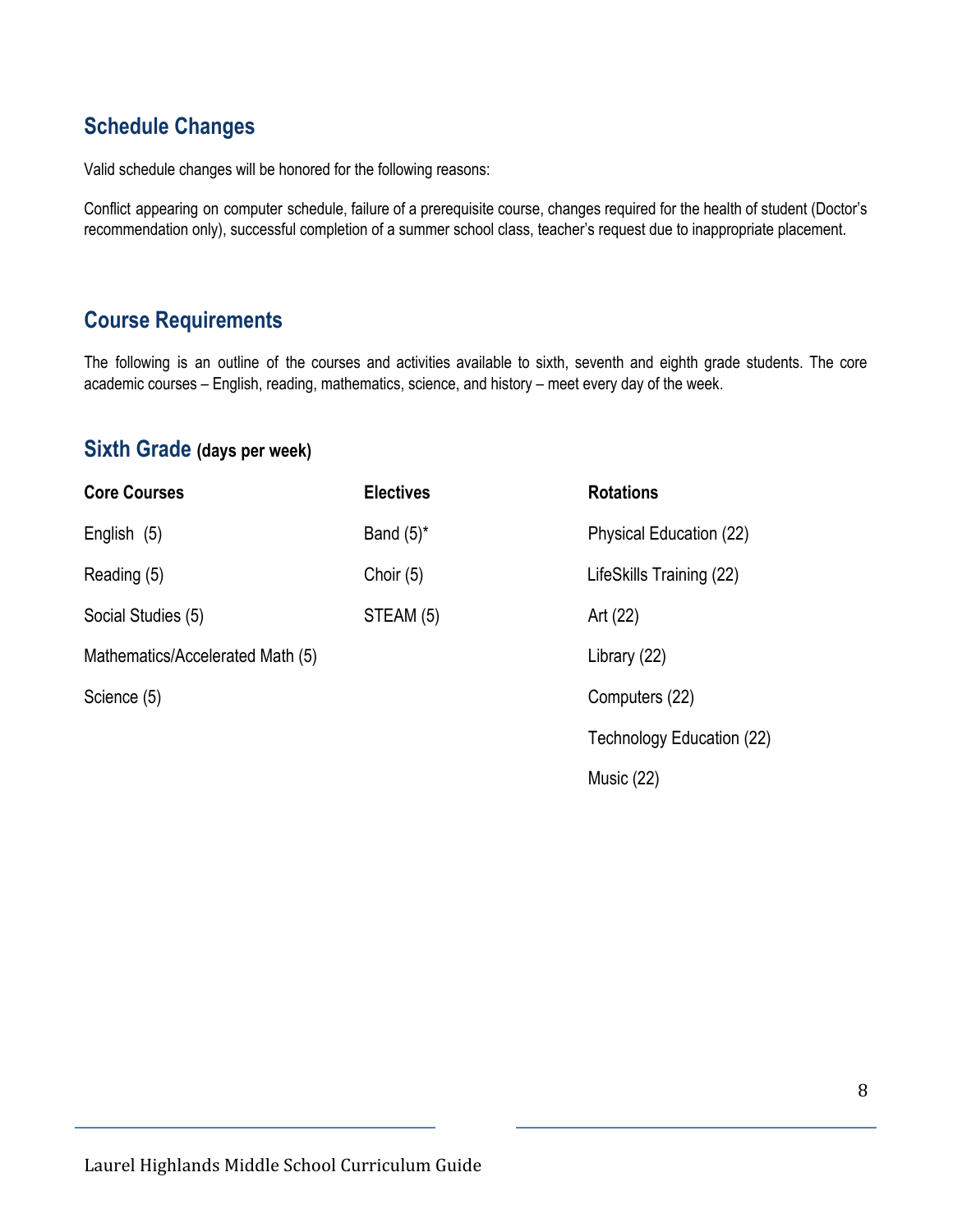# **Seventh Grade (days per week)**

| <b>Core Courses</b>                         | <b>Electives</b>                                        | <b>Rotations</b>       |  |
|---------------------------------------------|---------------------------------------------------------|------------------------|--|
| English/Honors English* (5)                 | Band $(5)^*$                                            | Physical Education (3) |  |
| Reading (5)                                 | Choir $(5)$                                             | Library (2-Semester)   |  |
| World History (5)                           | Art/Cultures of World Languages Computers (2- Semester) |                        |  |
| Mathematics/Pre-Alg-Trans*/Honor Trans* (5) |                                                         |                        |  |
| Science (5)                                 |                                                         |                        |  |

# **Eighth Grade (days per week)**

| <b>Core Courses</b>                                | <b>Electives</b>                             | <b>Rotations</b>        |
|----------------------------------------------------|----------------------------------------------|-------------------------|
| English/Honors English*(5)                         | Band $(5)^*$                                 | Physical Ed. (2)        |
| US History/Honors US History* (5)                  | Choir $(5)$                                  | Research 8 (3 Semester) |
| Mathematics/Algebra I*/H. Algebra* (5)<br>Math Lab | Yearbook (3)                                 | Computers (3 Semester). |
| Science (5)                                        |                                              |                         |
| Reading 8/ Spanish I/ French I (5)                 | Music/Tech Ed (5 Semester)                   |                         |
|                                                    | Photoshop/Digital Photography (5 Semester) * |                         |

\*Prerequisite required and outlined within course description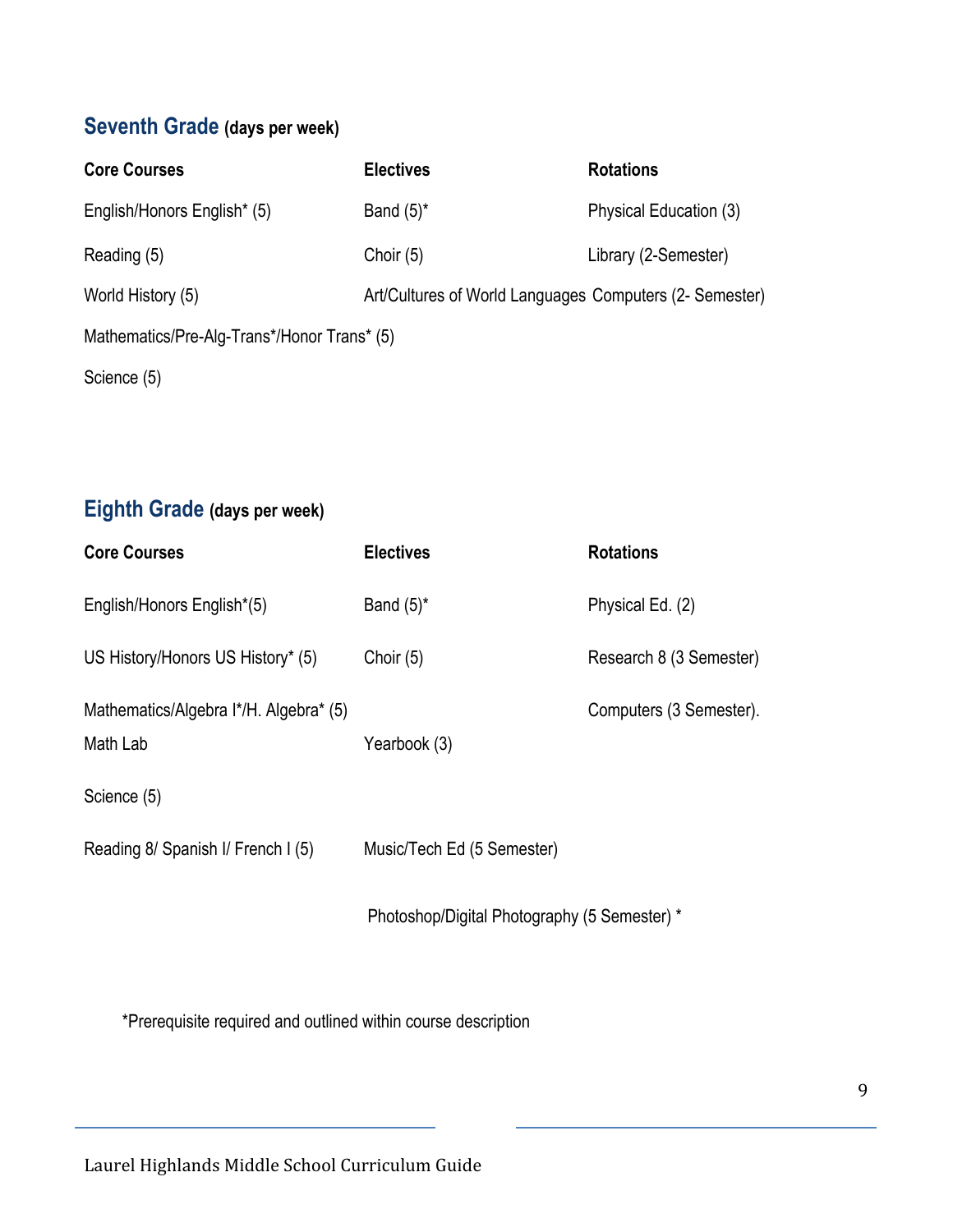# **Course Descriptions**

### **Language Arts**

The goals of middle school English classes are defined as much by our students' needs as by a set curriculum. Since their future study of English will be based on their experiences in middle school, we strive to give our students confidence and pleasure in their ability to write, read, and speak, along with a clear understanding of how they can continue to achieve success in English classes.

During the three years students spend in Middle School, they follow a sequence of English classes that gradually ask them to accomplish more complex tasks. By the end of eighth grade, we want our students to be able to write clearly and correctly. They should also be able to read and understand literature, including novels, short stories, poems and plays, with increasing levels of abstraction, and willingly contribute ideas and opinions in small group and large group discussions. We want them to continue their study of English with confidence and enthusiasm. Finally, we want to prepare them to benefit from the academic rigor that will be demanded of them, beginning in Middle School, and continuing in and beyond High School.

#### **English 6**

In English 6, students strengthen and expand their critical thinking and reading comprehension through the regular practice of literary inference and analysis. In doing so, their thinking skills evolve from concrete to more abstract by the end of the year.

This course focuses on grammar, usage, mechanics and writing. Students will be able to identify basic grammatical, mechanical, and usage errors in relation to agreement, case and tense. They will be able to compose well-constructed sentences and paragraphs as well as write and edit a persuasive letter and a "How To" essay.

We encourage and expect reading for pleasure. Written assignments range from simple journal entries to more complex compositions. Students employ the writing process to produce clean, finished pieces. Lessons throughout the year emphasize proper grammar, spelling, and penmanship.

The use of oral presentation and class peer related activities will be utilized.

The use of chrome books and Google Classroom to utilize assignments and to improve teacher/student communication.

Collaboration with reading teachers in integrating curriculum and strategies using the Pearson: My Perspective book.

Suggested Websites: [www.pearsonrealize.com](http://www.pearsonrealize.com/), Google Classroom

Recommended Materials/Supplies: Notebook, writing utensils, folder, planner (school supplied), chrome book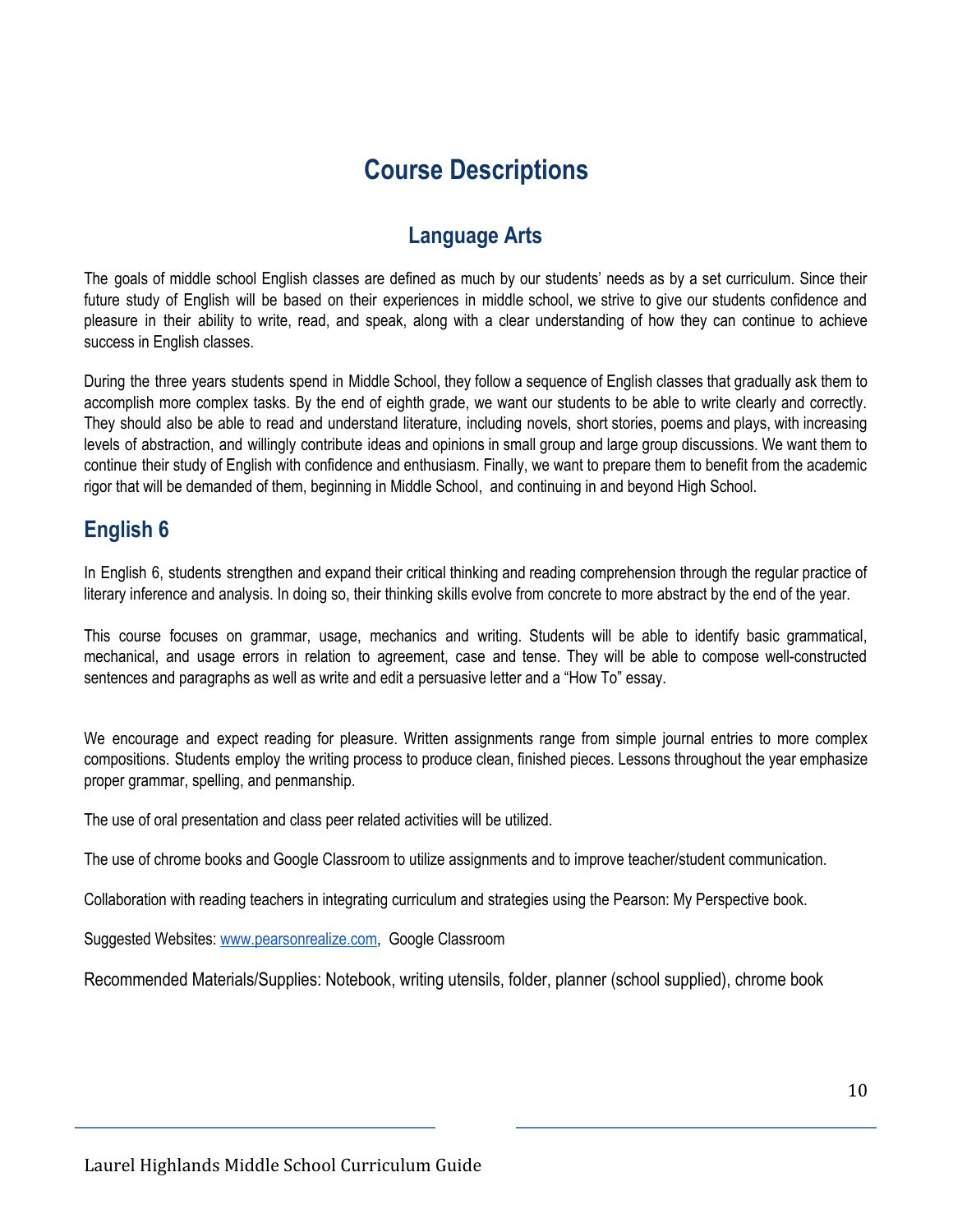# **English 7**

This  $7<sup>th</sup>$  grade course is designed to continue students' exposure to language arts fundamentals with adequate understanding, and to refine grammar and improve writing through the writing process.

Course Content: eight parts of speech with emphasis on building related grammar concepts throughout the school year; five steps of the writing process; various forms of writing (narrative, informational, and argumentative); building effective sentences to construct strong paragraphs; write and edit for proper grammar, spelling, punctuation and capitalization; locate information necessary for research through traditional and technological means.

Textbook & SkillsBook: *Write Source,* Writing and Grammar; Houghton Mifflin Harcourt, 2012, My Perspectives ELA Textbook

Recommended Materials: (charged) Chromebook & charging cord, paper notebook, writing utensils, highlighter, folder, planner (school supplied)

Suggested Applications (APPS)/Websites: Online textbook program: (Write Source) [www.hmhpub.com](http://www.hmhpub.com/) (Students will be provided a username and password by teacher).

### **Honors English 7**

Prerequisite: To qualify for this course, students must earn an A average in English 6, maintain 3.7 or higher cumulative GPA for Grade 6, score in the advanced or proficient range of the previous year's PSSA ELA Assessment, and receive a recommendation from his or her 6<sup>th</sup> grade English teacher

This  $7<sup>th</sup>$  grade course is designed to continue students' exposure to language arts fundamentals with adequate understanding, and to refine grammar and improve writing through the writing process. This course also provides a vocabulary focus to build upon the students' general knowledge.

Course Content: eight parts of speech with emphasis on building related grammar concepts throughout the school year; five steps of the writing process; various forms of writing (narrative, informational, and argumentative); building effective sentences to construct strong paragraphs; write and edit for proper grammar, spelling, punctuation and capitalization; locate information necessary for research through traditional and technological means.

Textbook & SkillsBook: *Write Source,* writing and grammar; Houghton Mifflin Harcourt, 2012, Elements of Language Vocabulary Builder; Houghton Mifflin Harcourt, My Perspectives ELA Textbook.

Recommended Materials: (charged) Chromebook & charging cord, paper notebook, writing utensils, highlighter, folder, planner (school supplied)

Suggested Applications (APPS)/Websites: Online textbook program: (Write Source) [www.hmhpub.com](http://www.hmhpub.com/) (Students will be provided a username and password by teacher).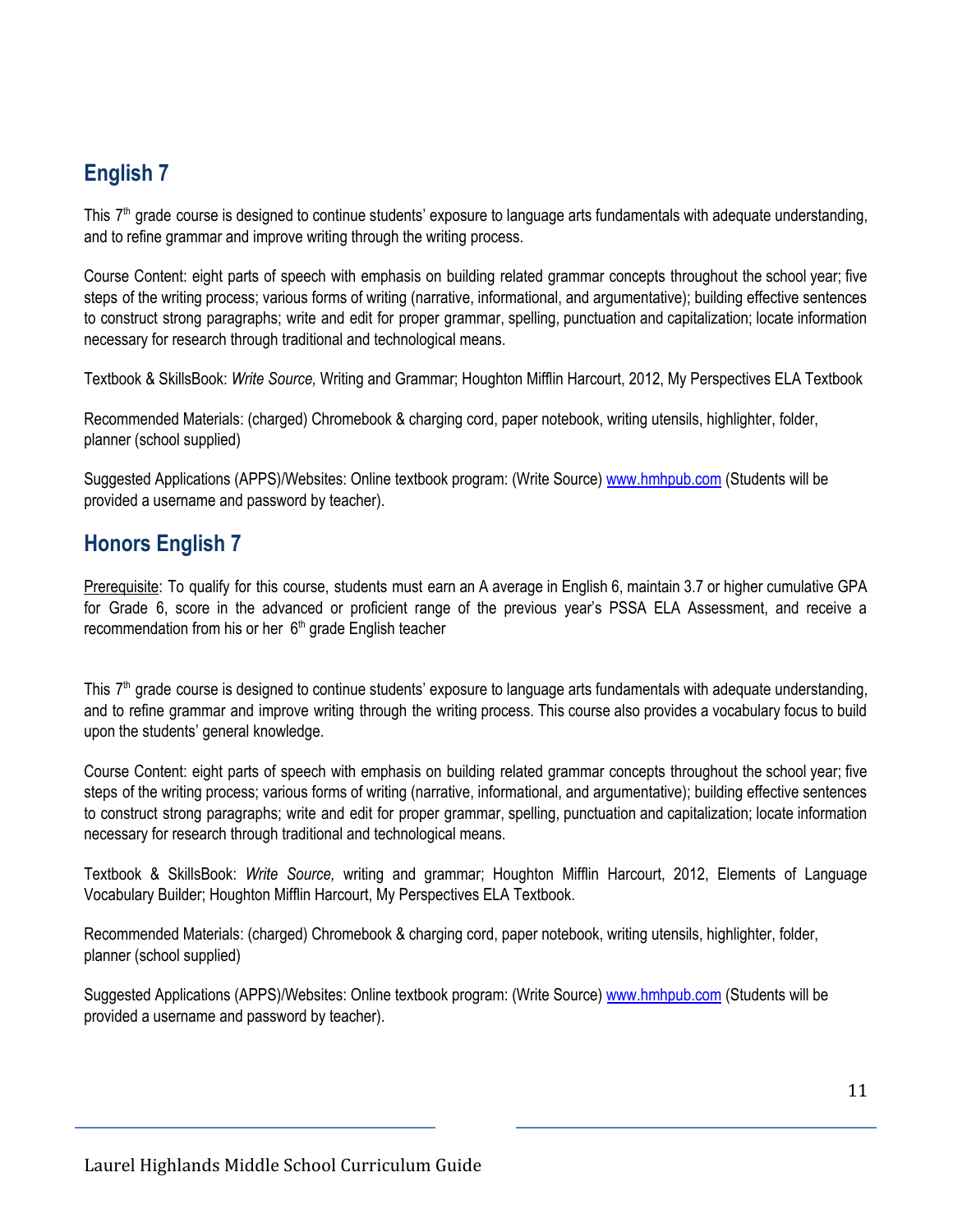## **English 8**

The eighth grade English curriculum readies students for the challenges of high school while expanding the strong knowledge base established during previous years. Students study the *myPerspectives ELA* textbook, analyze different literary works, and learn how to infer meaning from the many context clues within a literary text. As they complete class reading and related assignments, students continue to improve comprehension, but the focus of our studies is the development of critical thinking skills.

An emphasis is placed on literature, with students reading a novel, numerous fictional and non-fictional pieces, and poetry. Students will complete a thorough novel study of either *Esperanza Rising* by Pam Munoz or *The Call of the Wild* by Jack London.

In addition, this course allows students to explore grammar beyond the eight parts of speech. Grammar, usage, and mechanics skills are integrated into at least three informational and three persuasive compositions throughout the year.

Recommended Materials: ChromeBook, notebook, writing utensils, folder, planner (school supplied), thumb drive (flash drive), highlighter.

Suggested Applications (APPS): CDTs

Suggested Websites: NewsELA, ReadWorks

#### **Honors English 8**

Prerequisite: To qualify for this course, students must earn an A average in English 7, maintain 3.7 or higher cumulative GPA for Grade 7, score in the advanced or proficient range of the previous year's PSSA Reading Assessment, and receive a recommendation from their 7<sup>th</sup> grade English teacher.

In this course, students will explore in-depth grammar beyond the eight parts of speech. Grammar, usage, and mechanics skills are integrated into at least six informational and persuasive compositions throughout the year. Eighth graders will read a variety of written materials, including classic and contemporary novels, plays, short stories, nonfiction, and poetry. Students will complete a thorough novel study of either *Esperanza Rising* by Pam Munoz or *The Call of the Wild* by Jack London.

Recommended Materials: Notebook, writing utensils, folder, planner (school supplied), thumb drive (flash drive), highlighter.

Suggested Websites: [www.writesource.com,](http://www.writesource.com/) NewsELA, ReadWorks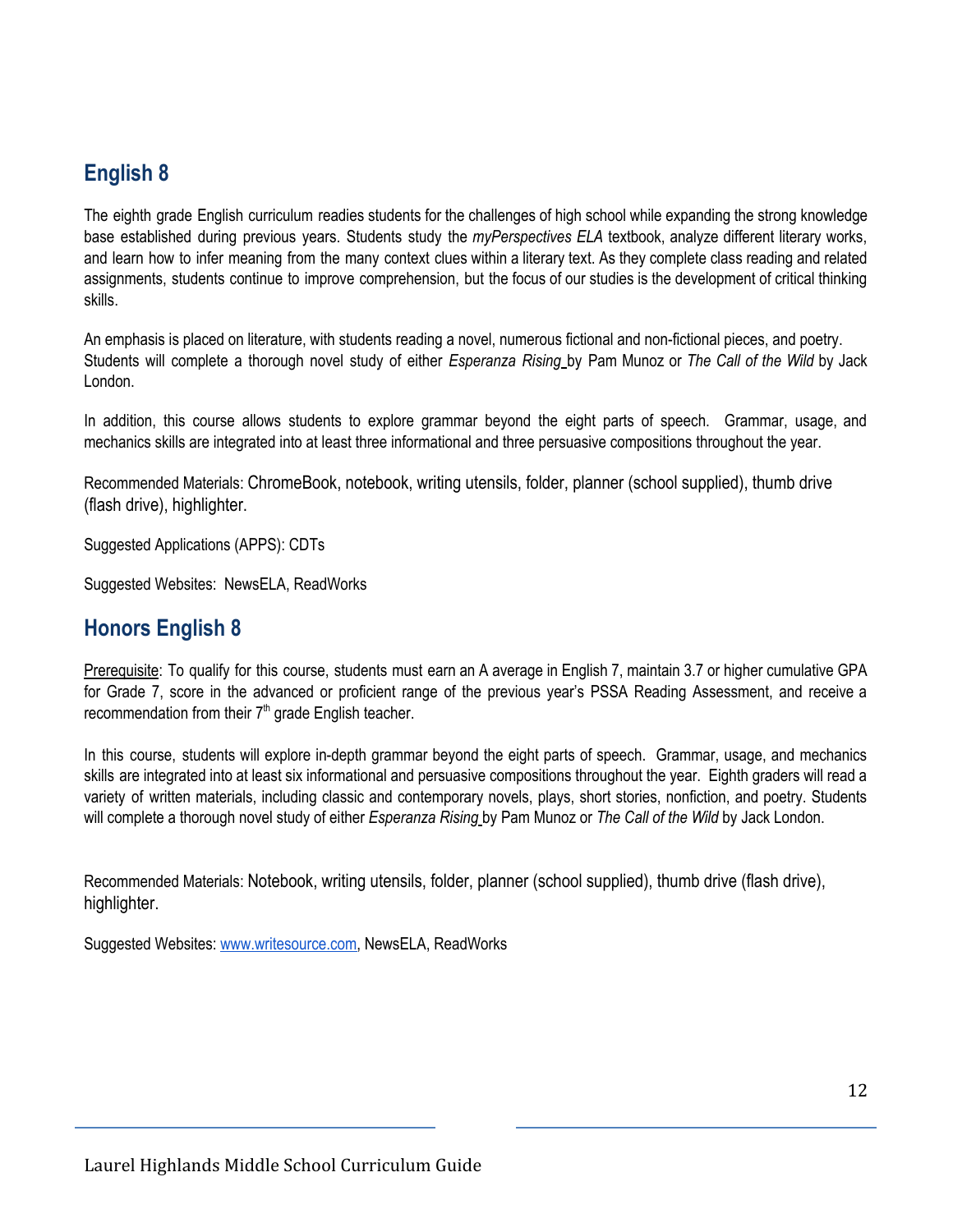### **Yearbook 8**

Prerequisite: To qualify for this course, students must score in the advanced range of the previous year's PSSA ELA Assessment. Students must be active in a school-sponsored activity including extracurricular and/or in school clubs and organizations. Student attendance will also be taken into consideration.

This course introduces students to the professional elements of publishing. Students will be introduced to elements such as design, layout, digital photography, word processing, and public presentation along with other skills associated with the yearbook online program. Students will plan and market yearbook sales. All students will learn how to work cooperatively to meet deadlines and publish the school yearbook.

Recommended Materials: Notebook, writing utensils, planner (school supplied) and binder (school supplied). Digital Camera is recommended but NOT required.

#### **W.I.N. Time 6, 7, 8**

The acronym W.I.N. stands for "What I Need" and this non-graded course allows students to work on individual academic areas they are struggling with, or need to maintain, throughout their daily courses of study. Students will focus on testing strategies, organization and study skills, and any other applications necessary to be successful in middle school. This class encourages students to use 21<sup>st</sup> century skills that will be utilized throughout their educational career. During this time, students are encouraged to ask teachers for assistance on unclear topics, as well as arrange times for tutoring if needed.

The following key concepts make up the framework for this course:

- **Collaboration –** working toward a common goal with classmates by the sharing of knowledge, learning, and building consensus
- **Cooperation –** working together with peers to share resources and ideas
- **• Communication** exchanging information through discussion, writing, and the use of technology
- **Creativity –** making connections to develop something new and unique
- **Organization –** working to adhere to deadlines with the expectation of achieving a goal
- **Problem Solving –** in a word: *thinking*; discovering ways to apply previous knowledge to overcome or master a challenge
- **Self-Direction / Social Responsibility –** monitoring one's self, both socially and academically, using resources in the environment to reach a goal, while at the same time considering the interests of the team/group

### **Reading 6**

The 6<sup>th</sup> grade reading curriculum encompasses a variety of reading materials such as the My Perspectives book, Scholastic Scope magazine, and novels with added technology to enhance the student learning process. The curriculum is designed to promote critical thinking skills while differentiating instruction to meet the needs of all learners.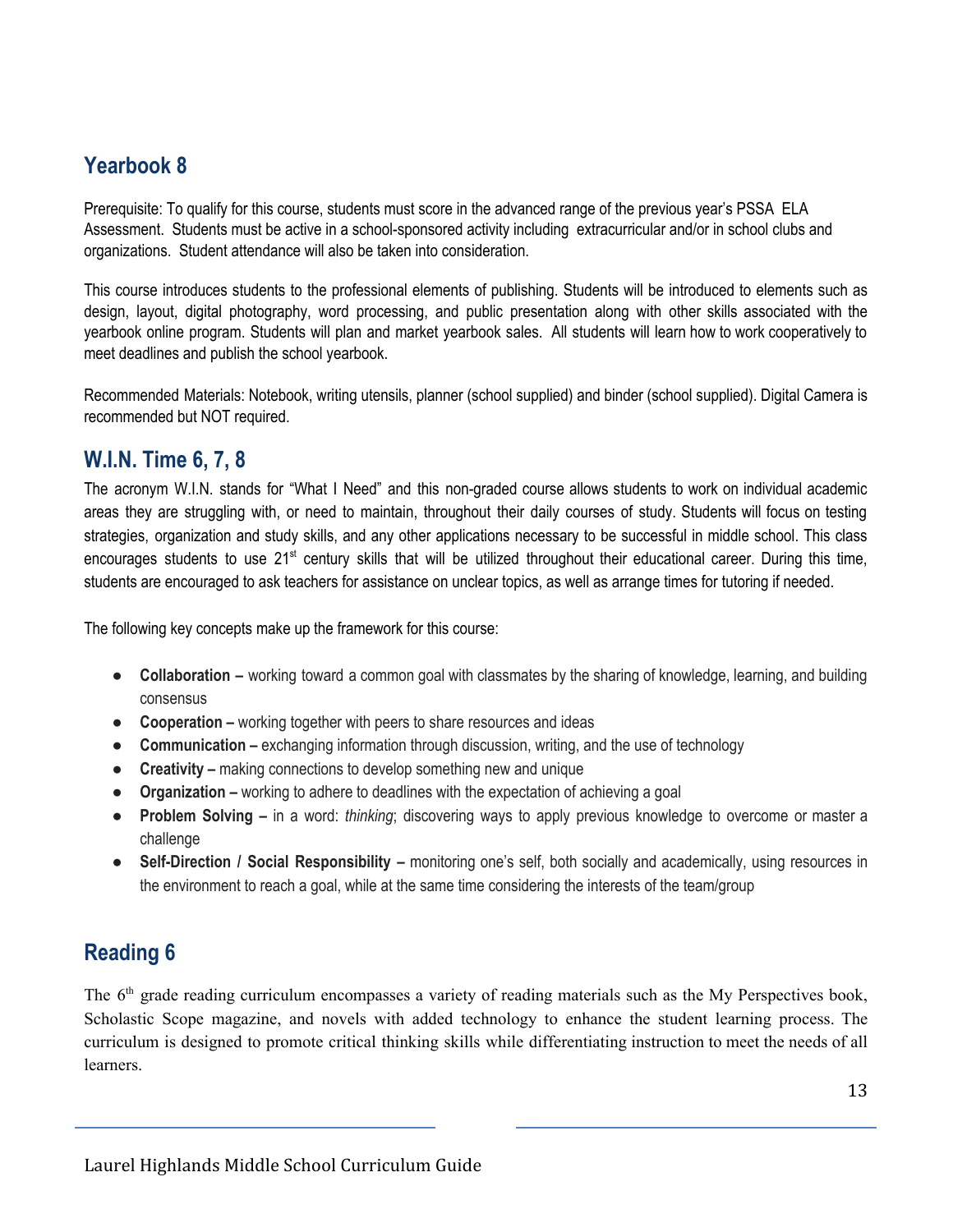#### **Novels:**

*Bridge to Terabithia* by Katherine Paterson Island of the Blue Dolphins by Scott O'Dell

#### **Recommended Materials:**

My Perspectives book (provided), Chromebook and charger (provided to each student), notebook per nine weeks, folder per nine weeks, pencils, highlighter, planner (provided)

### **Reading 7**

Reading 7 is a one-year course designed to expose students to reading selections from a variety of genres. Reading selections and novel excerpts include those from MyPerspectives ELA Textbook, Scholastic Scope Magazine, and additional reading handouts and references. Various instructional strategies are incorporated into activities designed to increase comprehension skills, expand reading vocabulary and improve higher-order thinking skills.

Recommended Materials:

MyPerspectives Textbook (school provided), Chromebook and charging cord (school provided) planner (school provided), notebook, folder, pencils, and highlighter

#### **Reading 8**

This is a one year course in which students will enhance and learn various skills and strategies through the analysis of fiction, poetry, and non-fiction materials. Students will read various selections from the My Perspectives textbooks, X-books, and the novel The Hunger Games. Various online resources will be utilized as well. Students will focus on comprehension, fluency, vocabulary, and analysis of these materials to increase higher order thinking skills.

Novel: The Hunger Games

Recommended Materials: My Perspective textbook, chromebook, notebook, pencils, highers, folder.

### **Library Science**

Sixth, seventh and eighth grade students will learn library skills through an orientation of the school library, its facilities, and its collection. It is the goal of the Laurel Highlands Middle School Library Program is to empower students to become effective and ethical users and producers of ideas and information.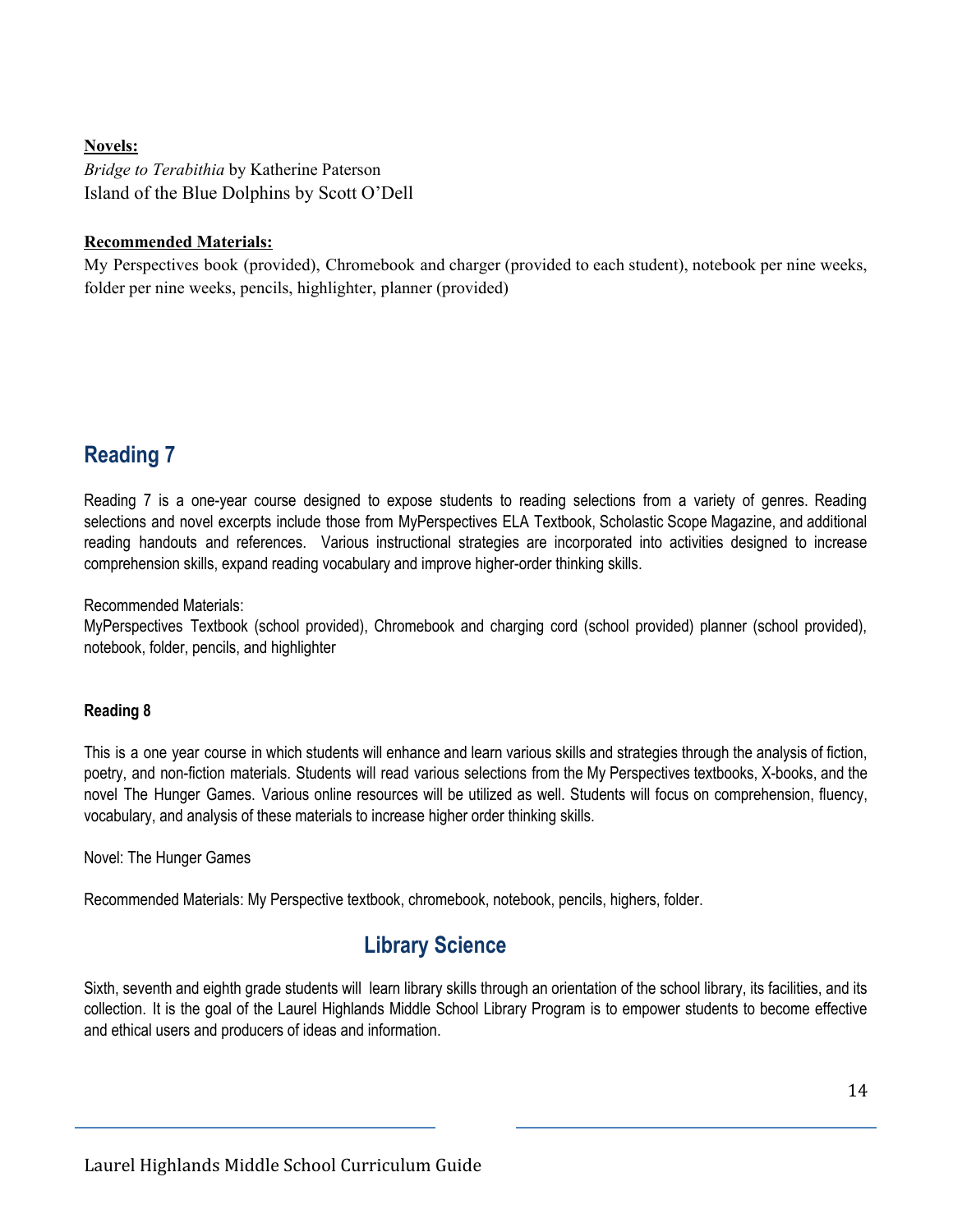Suggested Research Databases to be bookmarked on home computers for future research projects:

#### **World Book Online Encyclopedia**

URL : <http://worldbookonline.com/wb/Login?ed=wb> User Name: lhlibrary Password: mustang

#### **The World Almanac for Kids Online**

URL: <http://online.infobaselearning.com/Login.aspx?app=&aid=&returnUrl=%2f> User Name: lhlibrary Password: lhmustang

#### **Power Library - PA's Electronic Library**

URL: <https://www.powerlibrary.org/>

### **Library Science 6**

Sixth grade students will review previously learned library skills and gain new skills that will help them properly locate reliable sources that are needed to effectively conduct research. Students will also acquire knowledge of and utilize MLA 8 as the standard format for essays and research papers that are written at the Middle School. Students will be scheduled one day a week for 18 weeks in the library. During this 43 minute, weekly period, we will discuss Library Behavior, Library Layout, and Parts of a Book. Students will be taught in how to become proficient users of Destiny Library, Access PA (Interlibrary Loan), PA Power Library (Database System), World Book Online (Database), and World Almanac for Kids (Database). Additional skills will include but are not limited to the Evaluation of Websites, Avoiding Plagiarism, Creating Citations, and a Work Cited Page.

Web-based APPS: Communications will be sent to students via LH Gmail accounts. Teacher will utilize Google Classroom, Google Docs, and Google Slides for all classwork.

Recommended Materials: Charged Chromebook, and Chromebook charging cord.

### **Library Science 7**

Seventh grade students will review previously learned research skills and gain a new skill set through the application of this knowledge for multidisciplinary projects. This will enable students to become proficient with researching for all academic subjects from middle school through college and into their personal lives. Students will be scheduled two days a week for 18 weeks in the library. During these 43 minute, weekly periods, we will review Library Behavior, Destiny Library, Access PA (Interlibrary Loan), PA Power Library (Database System), World Book Online (Database), World Almanac for Kids (Database), Evaluation of Websites, Avoiding Plagiarism, Using MLA 8 Formatting for an Essay, Creating Citations, and a Work Cited Page. In addition, students will learn the steps for conducting research. With the cooperation of the 7th grade science teachers, students will utilize said research skills during Library Science 7 to create an essay for that class. Students will also conduct research to complete a problem-based and project-based learning activity that will rely upon hands-on, collaborative, learning experiences to solve an authentic problem.

Web-based APPS: Communications will be sent to students via LH Gmail accounts. Teacher will utilize Google Classroom, Google Docs, and Google Slides for all classwork.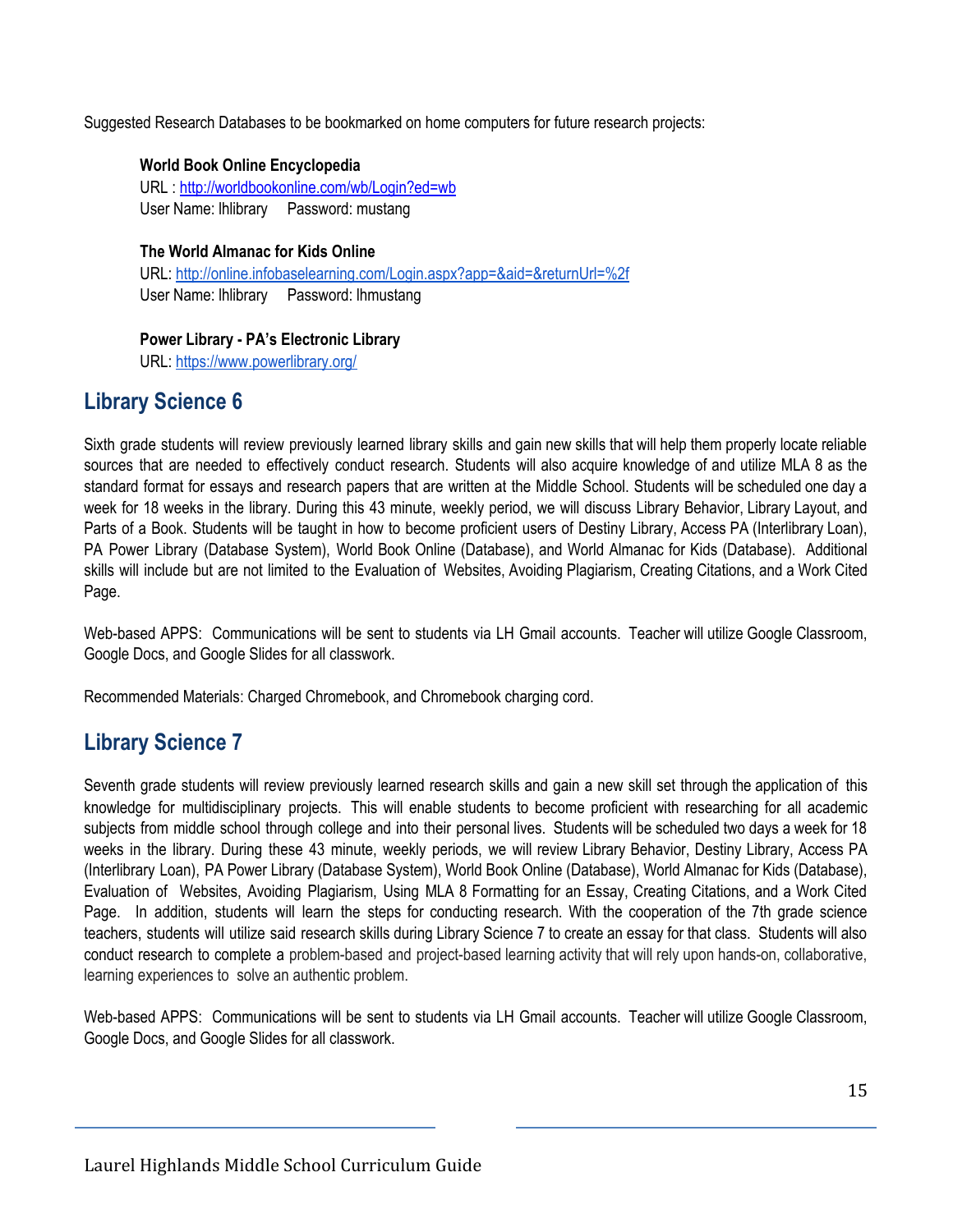Recommended Materials: Charged Chromebook, and Chromebook charging cord.

#### **Research 8**

Eighth grade students will review previously learned research skills and gain a new skill set through the application of this knowledge for multidisciplinary projects. This will enable students to become proficient with researching for all academic subjects from middle school through college and into their personal lives. Students will be scheduled three days a week for 18 weeks in the library. During these 43 minute, weekly periods, we will review Library Behavior, Destiny Library, Access PA (Interlibrary Loan), PA Power Library (Database System), World Book Online (Database), World Almanac for Kids (Database), Evaluation of Websites, Avoiding Plagiarism, Using MLA 8 Formatting for an essay, Creating Citations, and a Work Cited Page. Students will also conduct research to complete a problem-based and project-based learning activity that will rely upon hands-on, collaborative, learning experiences to solve an authentic problem.

Web-based APPS: Communications will be sent to students via LH Gmail accounts. Teacher will utilize Google Classroom, Google Docs, and Google Slides for all classwork.

Recommended Materials: Charged Chromebook, and Chromebook charging cord.

### **Foreign Languages**

The study of world languages is important for all students. As they learn about other languages, values, customs, traditions, and social institutions, students become better able to understand and appreciate the diverse world. The study of world languages prepares students to positively face what is new and unfamiliar, while giving them tools to better understand the rapid changes taking place in the world around them.

Middle school modern language instruction emphasizes oral self-expression and interaction. The department offers a comprehensive and well-balanced study of the French and Spanish languages, as well as French- and Spanish-speaking cultures across the world. Beginning with a student's first course, speaking and listening skills are emphasized. Teachers gradually introduce reading and writing as support for developing communication skills. Software, readers, magazines, newspapers, tapes, audiovisual aids, and the language lab are integral parts of curricula designed to encourage and promote understanding of the cultures involved. Much of the teaching is in the target language.

#### **Cultures of Language (7)**

The Cultures of World language course will provide students with an overview of geography and culture through the exposure to celebrations, customs and traditions in countries such as France, Canada, Mexico and Spain. Students gain language skills through acquisition of vocabulary words and expressions to increase their understanding of the target language as well as their own. Through listening, speaking, reading and writing, students will gain experience in using the target language. Students learn pronunciation, basic vocabulary and simple grammatical structures which are reinforced through classroom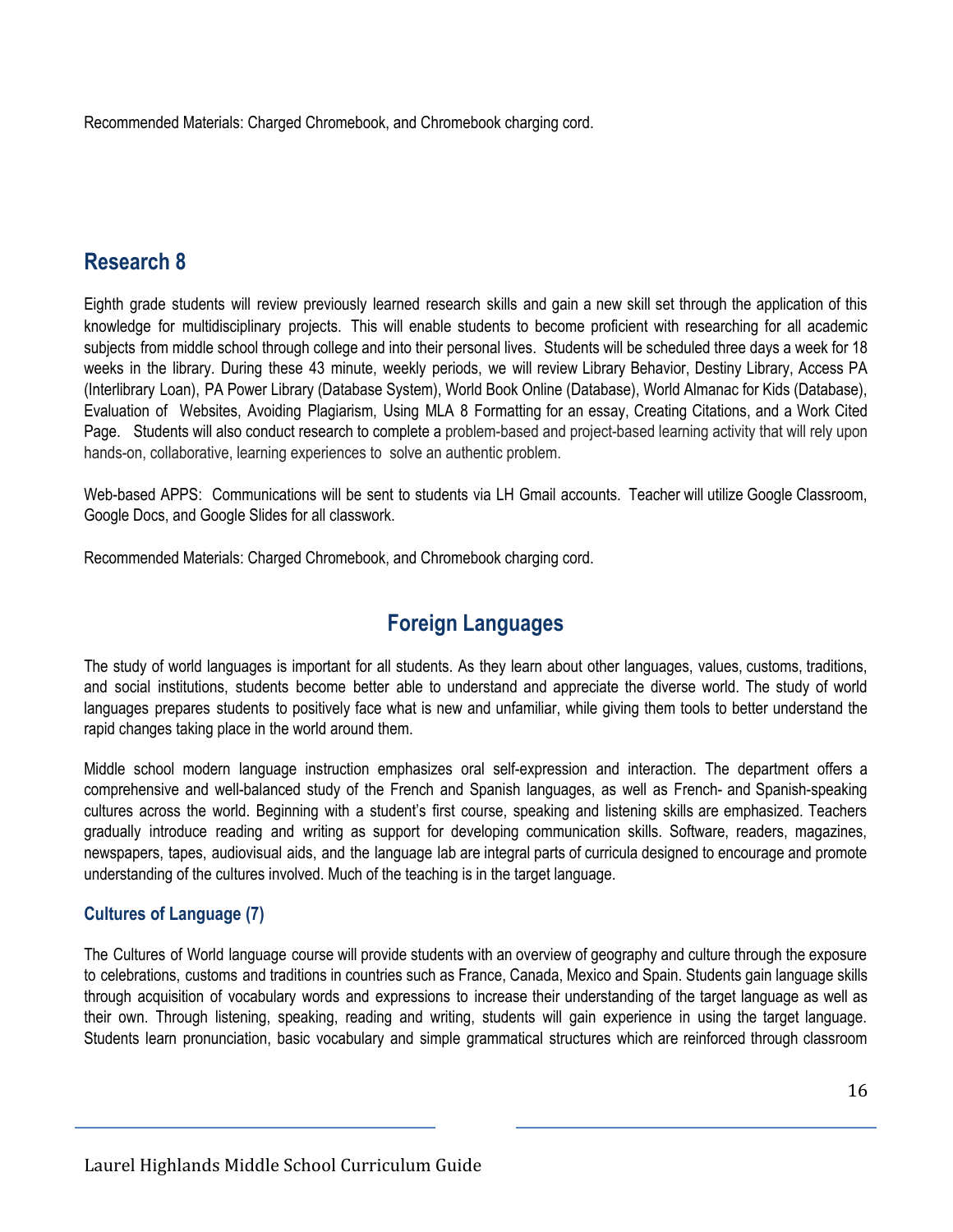dialogue and written exercises. Development of communication skills is emphasized.

The goal of the course is to prepare students to enter a level one foreign language course. In order to prepare the student for the global marketplace, the student will understand the importance of international communication in modern times, and students will acquire the basic study skills necessary for success in foreign language study, (a semester of French and a semester of Spanish), learn basic vocabulary and grammar skills needed for effective communication to understand the spoken and written word and use research tools for language and cultural information while learning the locations, customs, and cultures of the areas of the world where the language is used.

Materials: notebook, writing utensils, folder

## **Spanish I (8)**

Prerequisite: To qualify for this course, students must maintain a 3.25 or higher cumulative GPA for 7<sup>th</sup> grade and score advanced or proficient range on the previous year's PSSA Reading Assessment. Strong language arts skills recommended.

The Spanish program offered in the seventh and eighth grade is the equivalent of a first year Spanish course at the high school level. The focus is twofold: communication and culture. The language is presented through meaningful interactions within the context of the Spanish-speaking world, as students establish a solid foundation in the four essential language skills: listening, speaking, reading, and writing. In Spanish I, students add to their vocabulary and learn to communicate about the past as well as the present.

In Spanish I, the 8<sup>th</sup> grade student is introduced to the language through listening, speaking, reading and writing activities. An adequate vocabulary and command of the present tense will be achieved. Students will be assessed through presentations and projects, in addition to homework, class work, quizzes and exams. Students will be expected to use their basic spoken Spanish skills in the classroom at all times. Being prepared for class is a requirement. Students will also learn about the Hispanic culture and why it is important to study Spanish.

Recommended Materials: Notebook, writing utensils, folder, dry erase marker, thumb drive (flash drive), planner (school supplied)

### **French 1 (8)**

Prerequisite: To qualify for this course, students must maintain a 3.25 or higher cumulative GPA for 7<sup>th</sup> grade and score advanced or proficient range on the previous year's PSSA Reading Assessment. Strong language arts skills recommended.

The French program offered in the seventh and eighth grade is the equivalent of a first year French course at the high school level. The focus is twofold: communication and culture. The language is presented through meaningful interactions within the context of the French-speaking world, as students establish a solid foundation in the four essential language skills: listening, speaking, reading, and writing. In French I, students add to their vocabulary and learn to communicate about the past as well as the present.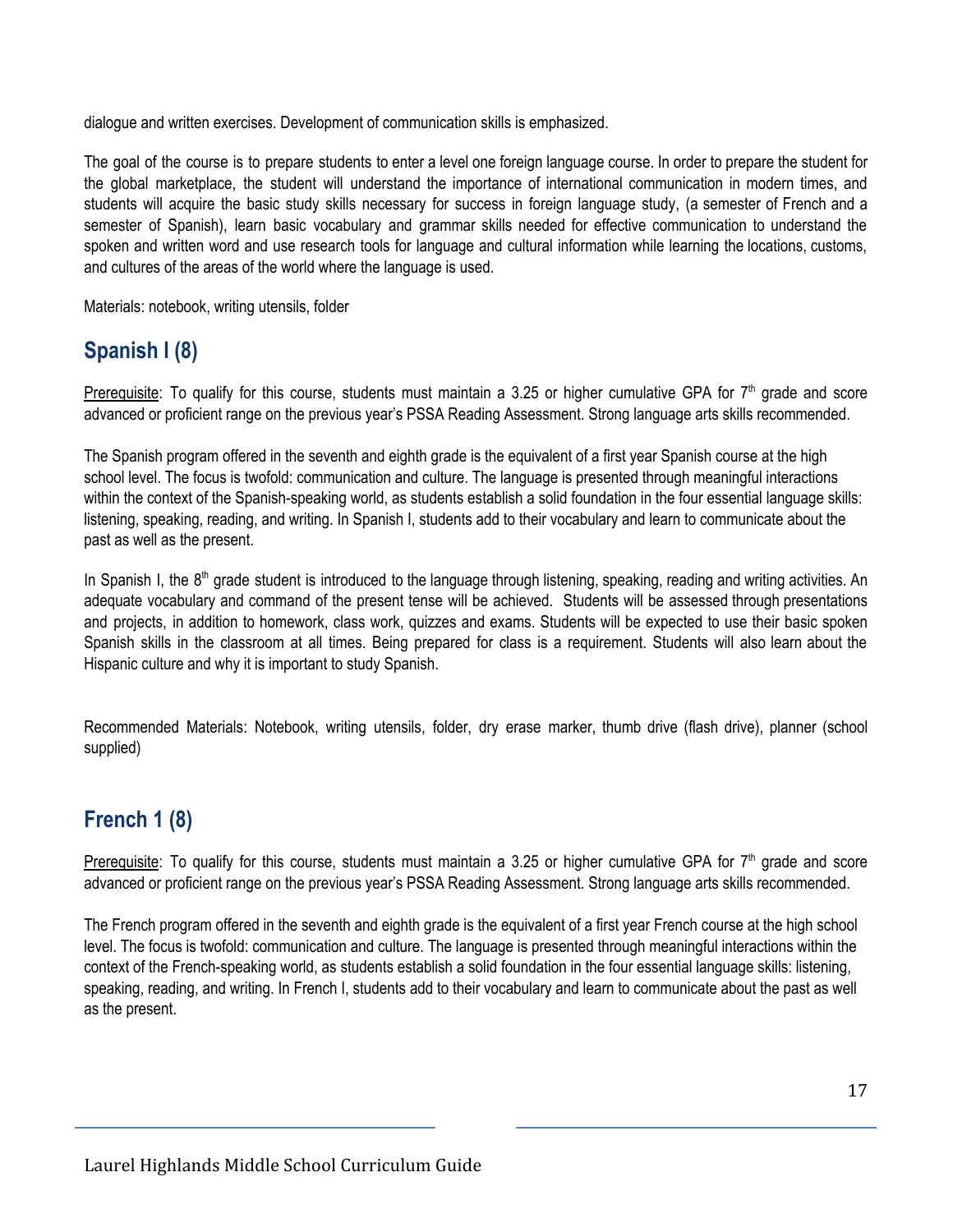In French I, the 8<sup>th</sup> grade student is introduced to the language through listening, speaking, reading and writing activities. An adequate vocabulary and command of the present tense will be achieved. Students will be assessed through presentations and projects, in addition to homework, class work, quizzes and exams. Students will be expected to use their basic spoken French skills in the classroom at all times. Being prepared for class is a requirement. Students will also learn about the French culture and why it is important to study French.

Recommended Materials: notebook, writing utensils, folder, dry erase marker, thumb drive (flash drive), planner (school supplied)

#### **Mathematics**

Middle school mathematics guides and challenges students as they transition from concrete thinking to abstract and conceptual reasoning. During these important years, students learn the process of mathematical thinking along with the fundamentals that inform it, developing valuable analytical and problem solving skills. Students are encouraged to "play" with and investigate mathematical ideas, having fun and discovering connections with other topics. The curriculum enables students to develop a broad base of knowledge, to make the appropriate cognitive transitions, and to enjoy the beauty of mathematics.

#### **Integrated Mathematics 6**

The sixth grade mathematics program is designed to build students' self-confidence and nurture their natural curiosity by challenging them with a wide variety of problems and enrichment activities. Students take active roles as investigators, explorers, risk takers, and reporters in a nurturing and supportive environment. They master the process of learning as they make connections between mathematical topics, concrete and abstract ideas, concepts and skills, and other areas of the curriculum. The class studies operations for whole numbers, decimals, and fractions, acquiring number theory concepts. Students apply these skills to the study of ratios, proportions, percents, probability, and integers. Fundamental concepts of algebra are introduced as students learn the basic algorithms of variable representation and manipulation. Students also explore, write, and solve linear equations. Students learn and apply class topics through the manipulation of objects, the preparation of graphs and charts, and written expression.

This is a course for all students that begins to introduce simple Algebraic expressions as well as decimals, number theory and fractions, collecting and displaying data, plane geometry and probability.

Recommended Materials: notebook, writing utensils, folder, red pen, highlighter, planner (school supplied), and Calculator. Texas Instrument - TI30XIIS (look for the ^ symbol on the left side of the calculator (exponent symbol).

### **Accelerated Math 6**

Prerequisite: To qualify for this course, students must earn an A average in 5<sup>th</sup> grade math course, score in the advanced or proficient range of the previous year's PSSA Math Assessment, meet the minimum criteria for the math placement test, and receive a recommendation from their 5<sup>th</sup> grade Math teacher

The sixth grade mathematics program is designed to build students' self-confidence and nurture their natural curiosity by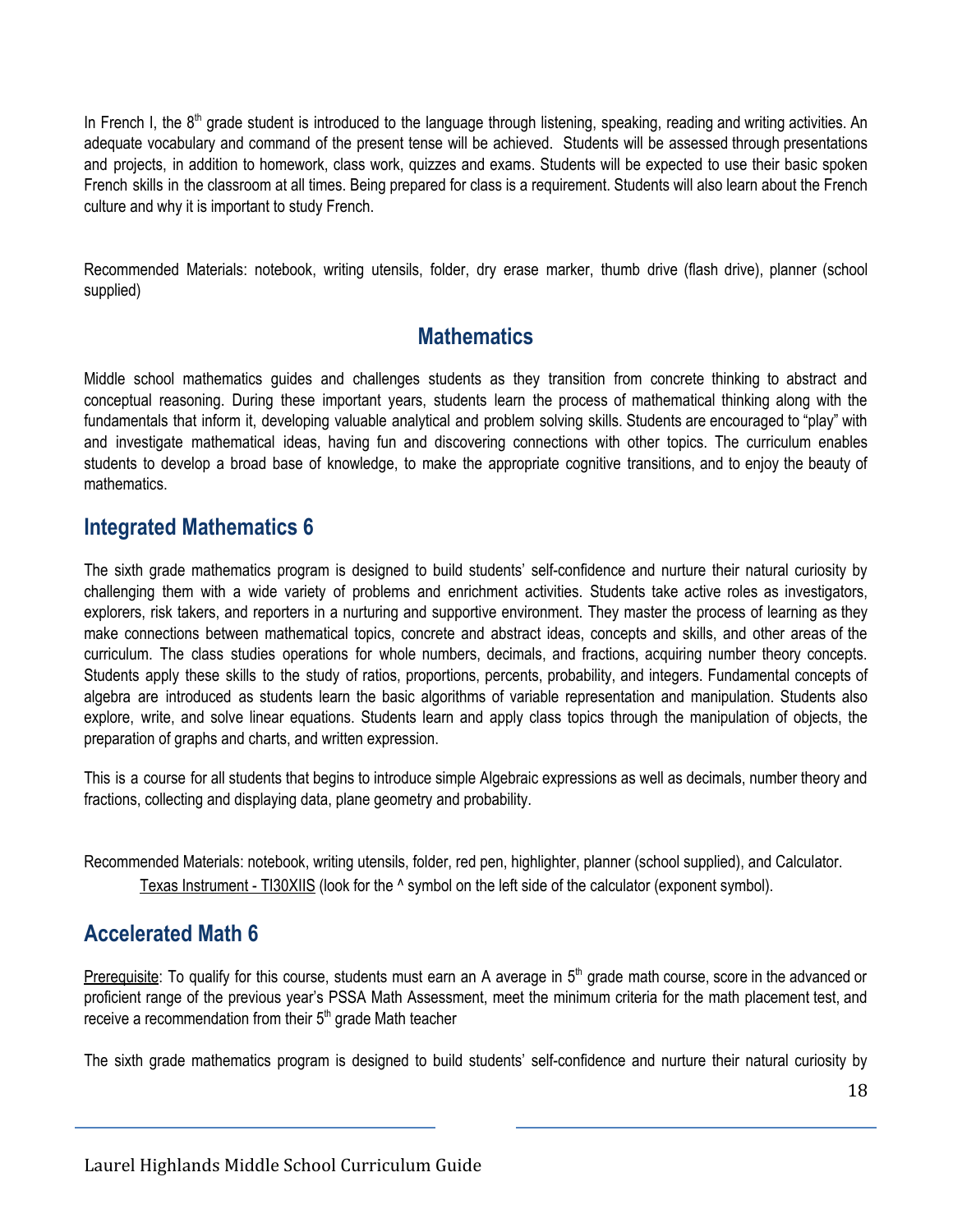challenging them with a wide variety of problems and enrichment activities. Students take active roles as investigators, explorers, risk takers, and reporters in a nurturing and supportive environment. They master the process of learning as they make connections between mathematical topics, concrete and abstract ideas, concepts and skills, and other areas of the curriculum. The class studies operations for whole numbers, decimals, and fractions, acquiring number theory concepts. Students apply these skills to the study of ratios, proportions, percents, probability, and integers. Fundamental concepts of algebra are introduced as students learn the basic algorithms of variable representation and manipulation. Students also explore, write, and solve linear equations. Students learn and apply class topics through the manipulation of objects, the preparation of graphs and charts, and written expression.

This course works with all kinds of numbers: integers, and fractions, percents, and positive as well as negative numbers. You will see how numbers, measurements, and statistics are used in stories, reports, on the internet, at school, at home, and at people's work places. This course will also continue to teach about geometric figures, and finish up with simple rules of algebra.

Recommended Materials: notebook, writing utensils, folder, red pen, highlighter, planner (school supplied), and calculator. Texas Instrument - TI30XIIS (look for the ^ symbol on the left side of the calculator (exponent symbol).

#### **Integrated Math 7**

This is a course that continues the study of simple algebra expressions as well as decimals, number theory and fractions, collecting and displaying data, statistics, plane geometry and probability. Similar figures, ratios and proportions are also introduced.

Recommended Materials: notebook, writing utensils, folder, dry erase marker, planner (school supplied) and calculator. Texas Instrument - TI30XIIS (look for the ^ symbol on the left side of the calculator (exponent symbol).

#### **Pre-Algebra/ Math 7** Pre-**Algebra/ Math 7** Presequisite:

To qualify for this course, students must earn an A average in Accelerated Math 6 and/or Integrated Math, maintain a 3.4 or higher cumulative GPA for Grade 6, score in the advanced or proficient range of the previous year's PSSA Math Assessment and receive a recommendation from their 6<sup>th</sup> grade Math teacher.

This is a course that continues the study of simple algebra expressions as well as decimals, number theory and fractions, collecting and displaying data, statistics, plane geometry and probability. Similar figures, ratios and proportions are also introduced.

Students in this course also learn the basics of solving simple one- and two-step equations and inequalities, study number patterns and number theory, work hands-on with the concepts of probability, perform various investigations in geometry, and examine problems utilizing proportions and percents. The final material covered in this course challenges students to make the next leap from rational number into the world of real numbers. This important step includes some challenging concepts like understanding square roots.

Recommended Materials: notebook, writing utensils, folder, dry erase marker, planner (school supplied)and calculator. Texas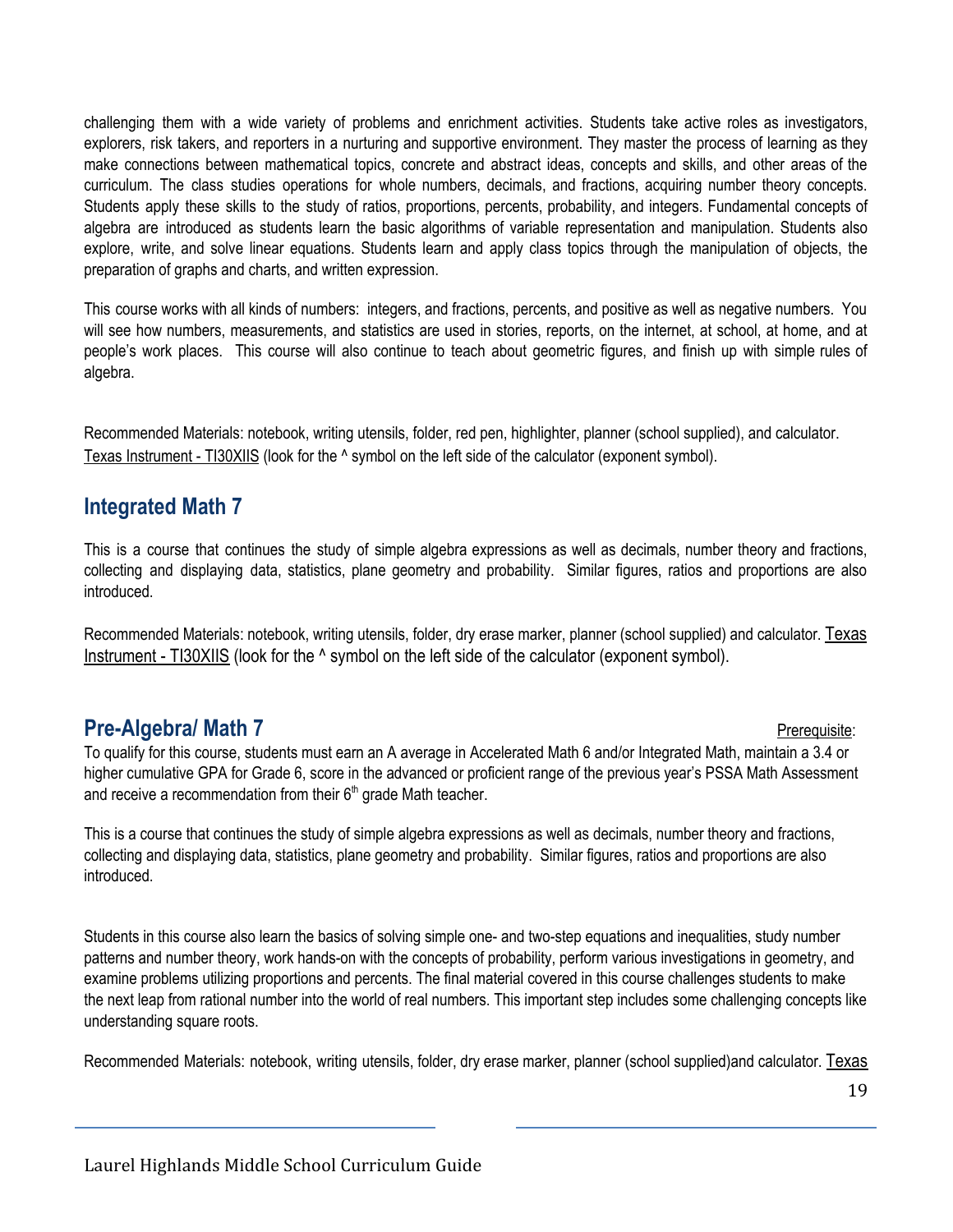Instrument - TI30XIIS (look for the ^ symbol on the left side of the calculator (exponent symbol).

### **Honors Math 7**

Prerequisite: To qualify for this course, students must earn an A average in Accelerated Math 6, maintain 3.7 or higher cumulative GPA for Grade 6, score in the advanced or proficient range of the previous year's PSSA Math Assessment and receive a recommendation from their 6<sup>th</sup> grade Math teacher

The seventh grade mathematics curriculum is a continuation and advancement of many of the concepts introduced in Honors Pre-Trans. From the very beginning of the course, students use problem solving strategies and make mathematical and real world connections. The course begins with a review and continued study of operations involving integers, fractions, decimals, and mixed numbers. During these units, students are not permitted to use calculators, leading them to internalize important concepts and skills that will help them excel in higher-level mathematics.

Students in this course also learn the basics of solving simple one- and two-step equations and inequalities, study number patterns and number theory, work hands-on with the concepts of probability, perform various investigations in geometry, and examine problems utilizing proportions and percents. The final material covered in this course challenges students to make the next leap from rational number into the world of real numbers. This important step includes some challenging concepts like understanding square roots.

This course weaves together three themes-applied arithmetic, algebra, and geometry- by focusing on arithmetic operations in mathematics in the real world. The course introduces algebra by examining uses of variables and variable representation on the number line and coordinate plane. This course also introduces basic algebra skills and connects geometry, measurement, and algebra.

Recommended Materials: notebook, writing utensils, folder, dry erase marker, planner (school supplied), and calculator. Texas Instrument - TI30XIIS (look for the ^ symbol on the left side of the calculator (exponent symbol).

### **Algebra A – 8th Grade**

This course continues the study of Integrated Math 7. We write and solve equations, graph, work with integers, rational numbers, exponents, scientific notation and the Pythagorean Theorem. We look at different types of graphs and when to use each type. We discuss plane and 3 dimensional figures and how to use formulas to find area, perimeter and volume.

Recommended Materials: notebook, writing utensils, folder, dry erase marker, planner (school supplied) and calculator. Texas Instrument - TI30XIIS (look for the ^ symbol on the left side of the calculator (exponent symbol).

### **Honors Algebra 8**

Prerequisite: To qualify for this course, students must earn a B average or higher in Transition Math 7, maintain 3.7 or higher cumulative GPA for Grade 7, score in the advanced or proficient range of the previous year's PSSA Math Assessment, and receive a recommendation from their 7<sup>th</sup> grade Math teacher.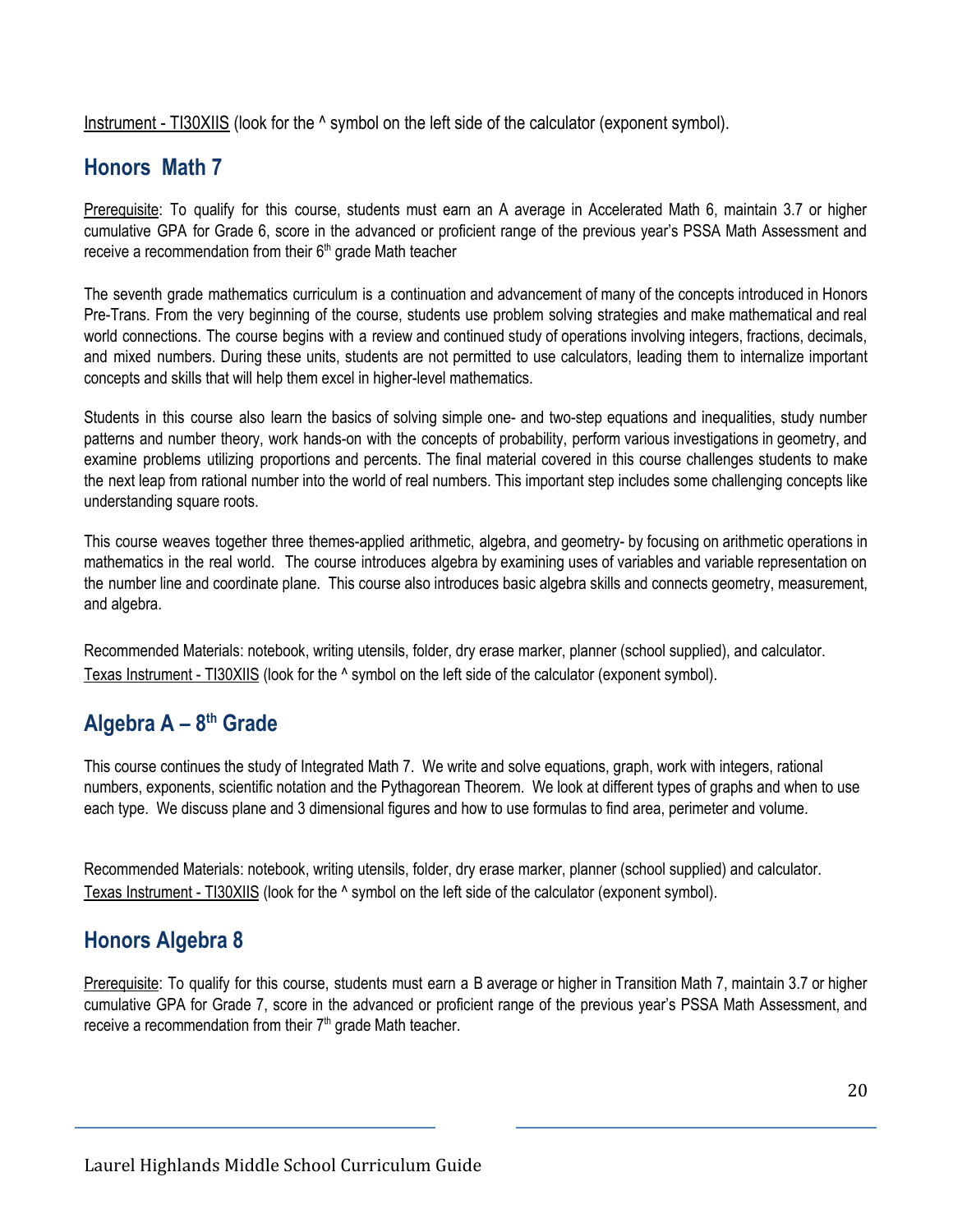This course uses Algebra to describe patterns, solve linear equations and inequalities, and to solve systems of equations and inequalities. We work with probability, proportions, percent, and examine slopes and equations of lines. We finish the year with a study of polynomials, factoring and algebraic fractions.

#### **The Keystone Exam is required to be completed at the conclusion of this course.**

Recommended Materials: notebook, writing utensils, folder, dry erase marker, planner (school supplied) and calculator. Texas Instrument - TI30XIIS (look for the ^ symbol on the left side of the calculator (exponent symbol).

### **Algebra 1 – 8th grade**

Prerequisite: To qualify for this course, students must earn a B average or higher in Transition Math 7 or an A average in Integrated Math 7, maintain 3.7 or higher cumulative GPA for Grade 7, score in the advanced or proficient range of the previous year's PSSA Math Assessment, and receive a recommendation from their 7<sup>th</sup> grade Math teacher.

#### **The Keystone Exam is required to be completed at the conclusion of this course.**

Algebra 1 is the equivalent of a challenging introductory high school algebra course. It is open to eighth grade students who have demonstrated mastery of the material and skills taught through Mathematics 7. Students in this course need to be ready to reason abstractly and take on the challenges of higher mathematical study. The curriculum stresses fundamental algebraic concepts and algorithms, emphasizing proper mathematical technique and expression. Students learn to understand alternative methods for solving a problem, and examine why these algorithms and algebraic procedures work. The ability to clearly articulate and communicate mathematical concepts, ask intelligent questions, and understand solutions to problems are important aspects of this course.

Throughout the year, students make frequent use of computers and calculators. Course topics include solving linear and quadratic equations and inequalities, factoring polynomials, simplifying and using rational expressions, graphing equations and inequalities, examining functions and relations, solving systems of equations, and dealing with radical expressions.

This course includes basic mathematical skills necessary for higher mathematics and science. Skills include: expressions, equations, polynomials, factoring, ratio and proportions, linear functions, systems of equations and inequalities. Recommended Materials: notebook, writing utensils, folder, dry erase marker, planner (school supplied) and calculator. Texas Instrument - TI30XIIS (look for the ^ symbol on the left side of the calculator (exponent symbol).

#### **Science**

Middle school science introduces students to broad disciplines of the subject, including life science, earth science, and physical science. The dynamic curriculum supports and challenges students' intellectual development through these important years. Incoming middle school students are ardent accumulators of factual knowledge ready to explore new topics and make fascinating discoveries. At each grade level, the science program makes use of students' enthusiasm and skills, encouraging them as they progress to more demanding modes of thought.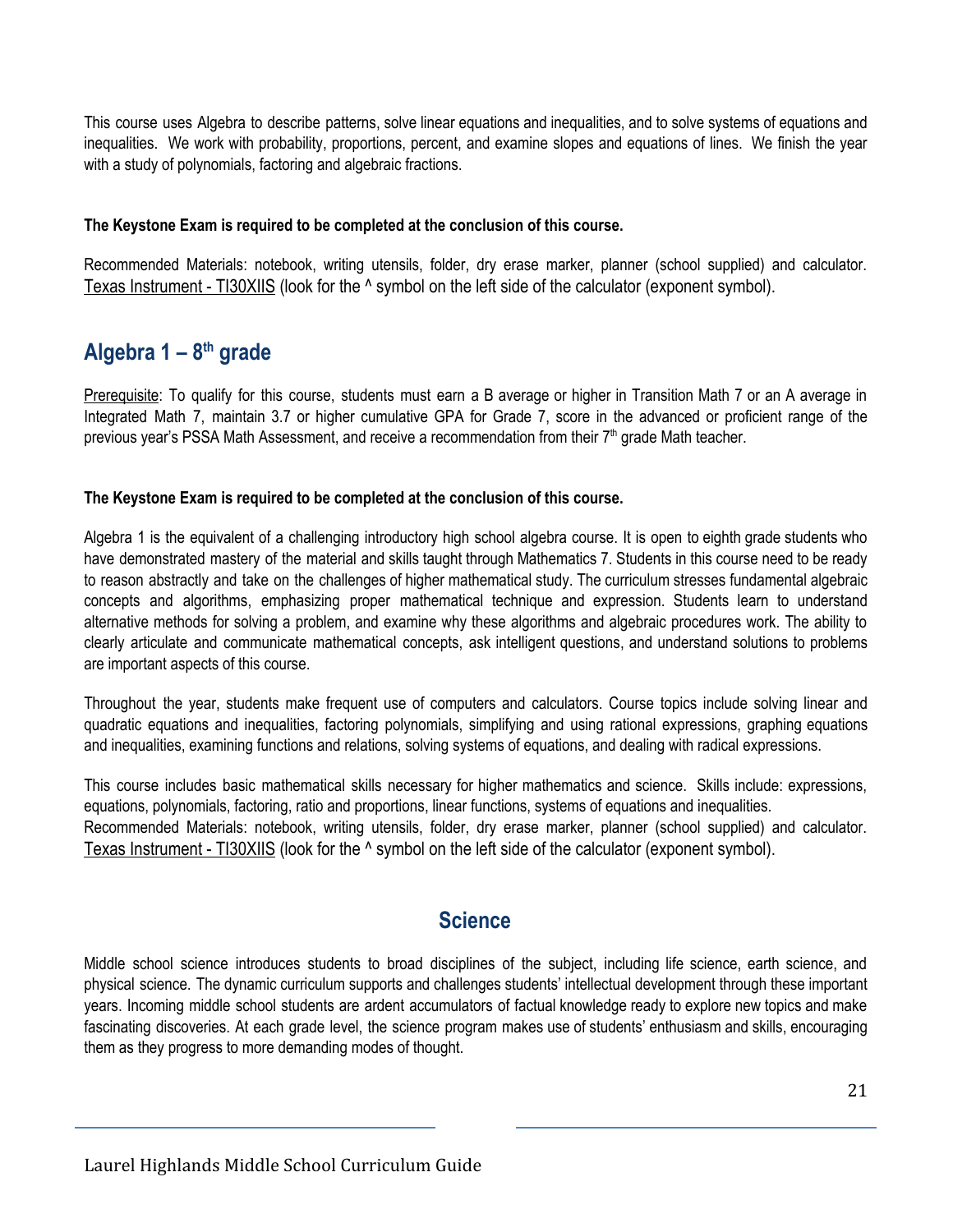The demands of middle school science evolve considerably over the three-year period. By the time students have reached the eighth grade, they will be able to meet intellectual challenges that require critical thinking and rational argument.

Throughout the years, students engage actively in all aspects of science, whether in laboratory work, class discussions, or written assignments. Classrooms are active places where students express themselves and teachers listen carefully to student responses, offering guidance and positive reinforcement.

#### **Science 6**

Science 6, a required course for all sixth grade students, is a full year of general science studies. The sixth grade Science curriculum encompasses three components of Science – Life Science, Physical Science, and Earth Science. The McGraw-Hill iScience textbook is used in the curriculum. The textbook is accessible online. Technology is utilized to enhance student learning and comprehension. The Smart board, Senteo clickers, chromebook and Interactive websites are resources that benefit the students. The course is rich with laboratory projects and demonstrations to reinforce the concepts.

Recommended Materials: notebook, writing utensils, folder, Highlighters, planner (school supplied)

Suggested Applications (APPS): BrainPop, Compass, Quizizz and multiple science related applications given in class

### **Life Science 7**

Science 7, required for all seventh graders, is an introductory biology course designed to prepare students for the more advanced course offered at the ninth grade level.

During their 7<sup>th</sup> grade year, students will be introduced to different aspects of life science. The first half of the year the students will learn about ecology, the environment, and ways to protect it. The second half of the year, they will learn about several different body systems. Many different styles of teaching, labs, and evaluations are used in the 7th grade science classroom. We also utilize different types of technology to enhance student learning and improve comprehension in all areas. Laboratory opportunities and demonstrations are an integral part of the program.

Recommended Materials: notebook, writing utensils, folder, planner (school supplied)

#### **Science 8**

This course is an Integrated  $8<sup>th</sup>$  grade academic science course which focuses mainly in the areas of Earth science, chemistry, and physics; but will also integrate other science studies such as: problem solving, understanding the universe, environmental, heredity and human body Systems. The students will experience aspects of these different fields through lecture as well as hands-on-activities in a full semester course. The order of topics will begin with the Scientific Method; International System of Metrics; measurements of length, mass, weight, volume, time, temperature, as well as, the tools associated with these measurements. The students will take guided notes and be given class time to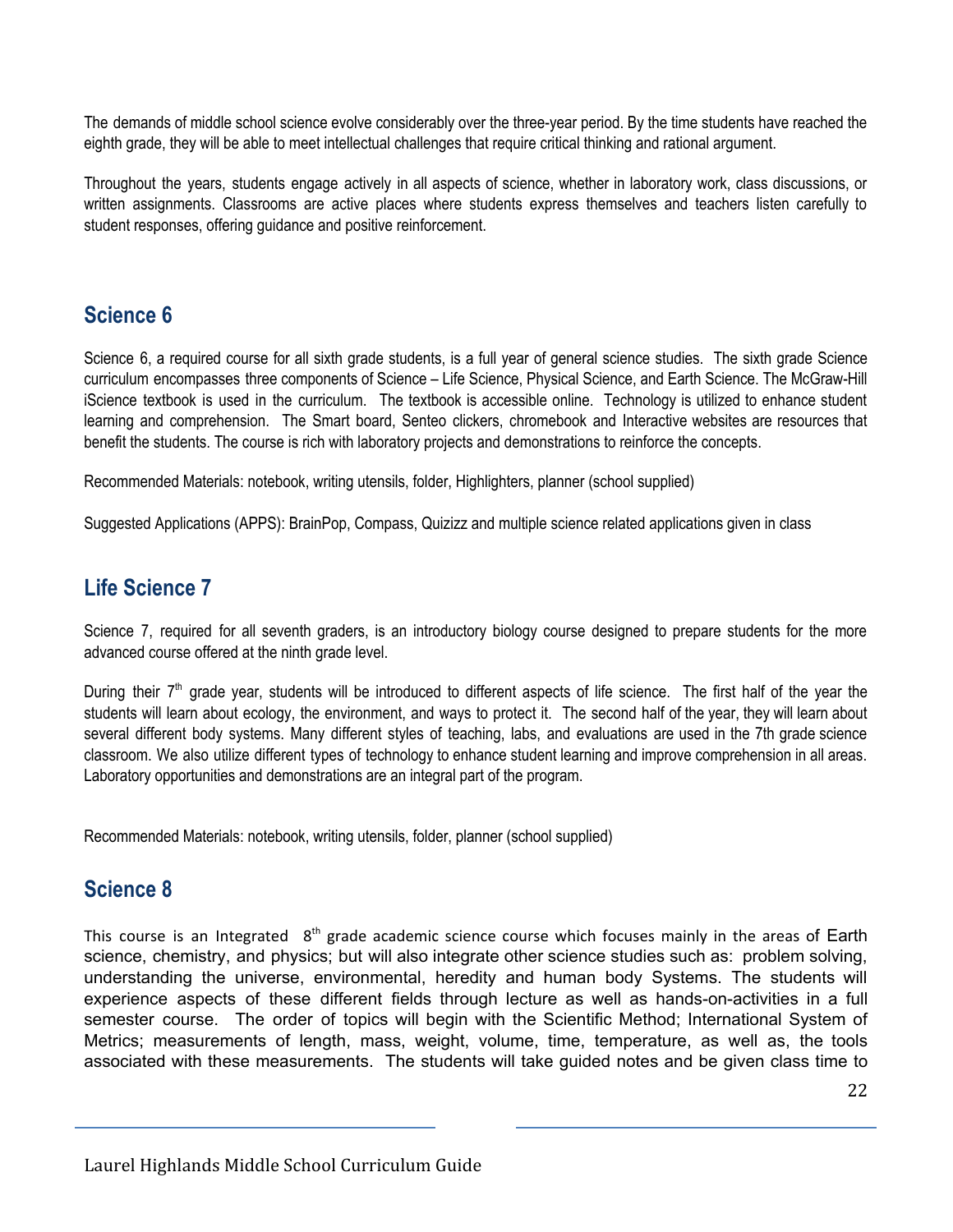organize their science papers in a folder. They will participate through hands-on experiments and lectures. Many science activities correlate with mathematics. Mathematical reasoning is given through the development of formulas and by graphing information obtained from laboratory data. Assessment will be based on tests, labs, lab reports, essays, and end of the year final test.

Recommended Materials: notebook, writing utensils, folder, highlighter, planner (school supplied), metric ruler, graph paper, and calculator

#### **Social Studies**

At Laurel Highlands Middle School, history students become global citizens with a sophisticated understanding of our nation and the increasingly interdependent world.

To guide and enhance this process, the History Department pursues three sets of goals.

First, we teach the ability to analyze and organize information from both primary and secondary sources, clearly distinguishing fact from opinion. Our students learn to research the internet and evaluate the validity of electronic sources, becoming advanced consumers of information.

We also teach our students to perceive cause and effect relationships, and compare and contrast different ideas, events, issues, and groups. Students synthesize and defend historical judgments both orally and in writing, using sound evidence to prove their points. To best serve the learning process, we impart to our students effective note-taking skills.

Our second set of goals centers on what we teach. Our department follows a vigorous, detailed curriculum that delves into the complexities of history. We challenge students to take a thoughtful view of challenging topics, gaining an understanding of how the historical experiences of various nations of the world have shaped their societies, and why the roots of current events can be found in the past. Our students emerge with knowledge of national and world geography, as well as the ability to assemble a sound historical research paper.

The third set of goals we pursue focuses on the advanced development of our students' communication skills and ability to present nuanced ideas. Our students learn in a cooperative environment and discuss historical subjects nearly every day. As they learn from each other, they become confident speakers, capable presenters, and interactive listeners. We also believe that it is important to provide opportunities for students to explore the more "humanistic" side of history. Accordingly, we expose our students to cultural pillars such as art and music, and the tenets of world religions.

### **Social Studies 6/Geography**

Sixth grade history students learn essential skills necessary for worldly thought as they study selected cultural periods from the ancient world. As students discover that human history is an interaction of people, places, and circumstances, they take important steps toward literate citizenship.

The comprehensive program incorporates note taking, reading for meaning, test taking, organization, research, and report writing. Games, activities, and projects are also incorporated into the curriculum.

Students examine and analyze the economic, political, cultural, geographic, and historic aspects of ancient civilizations, and

23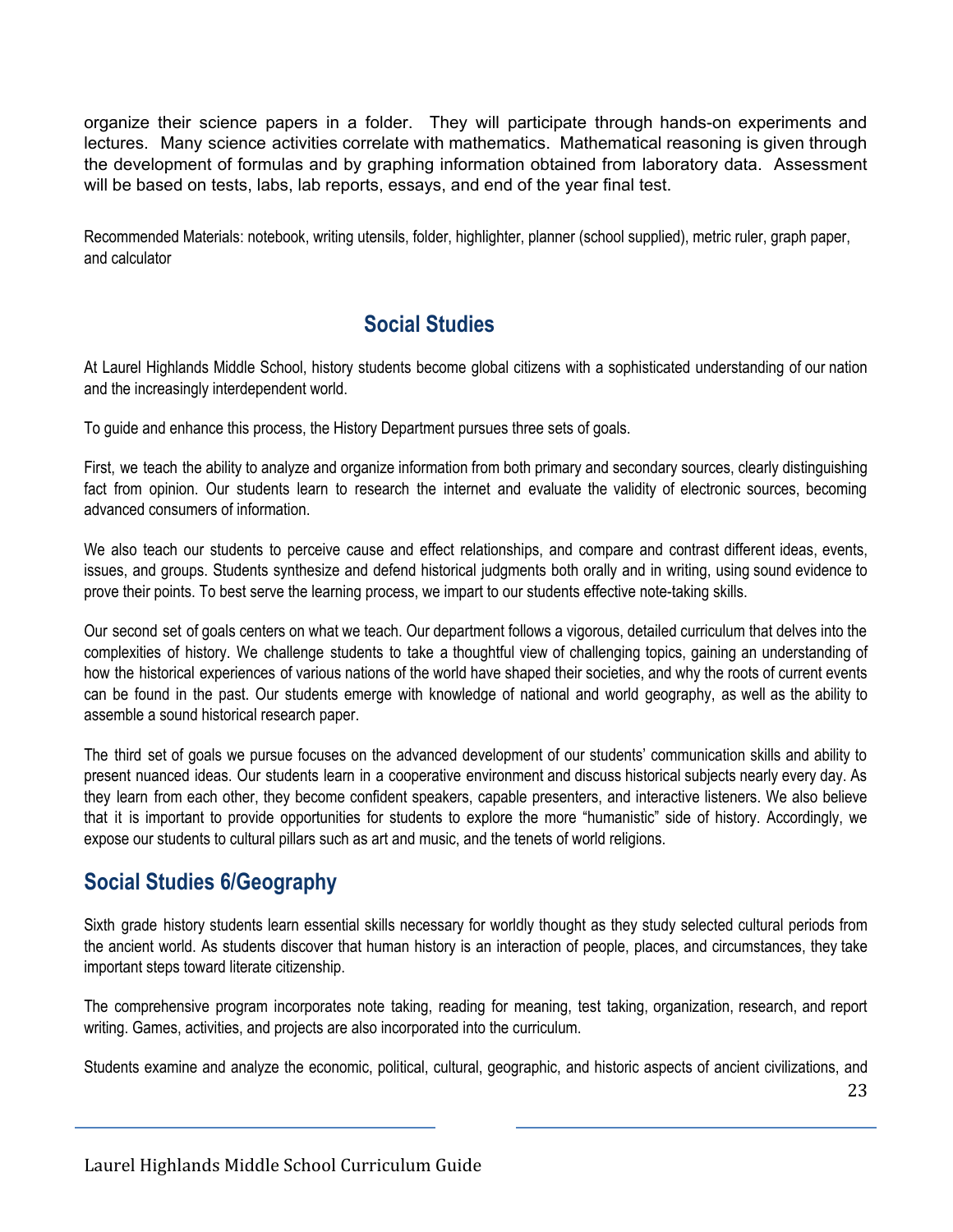make connections with cultures as they exist today in Europe, the Middle East, Africa, India, and Asia.

This course will cover the foundation of human civilization from its beginnings. We will discuss major civilizations and their influence on today's world. This will include government, warfare, and new ways of food production leading to the modern world we live in presently.

Recommended Materials: notebook, writing utensils, folder, dry erase marker, planner (school supplied)

#### **World History 7**

Seventh graders study the history, geography, and culture of the United States from the Pre-Columbian Era to the Jacksonian Era. We begin with a close look at the Native American, European, and African roots of the various cultures of the Western Hemisphere, including the Aztec, Mayan, Incan, and other Native American civilizations. Next, we compare the Spanish and French explorations and colonial experiences in the Americas to Britain's, and we continually examine how the United States' relationships with Canada and Latin America have helped shape American history. We also explore the human toll and economic effects of the American slave trade as it emerged and took root, and we examine the religious and economic causes of early European migration to the Americas, as well as the effects of these events on North America's indigenous peoples. The class then examines the philosophical roots of democratic government, with special attention given to the American Revolution, the development of the Constitution of the United States, and the policies of Andrew Jackson.

#### *World History 7: Stone Age to 1500 A. D.*

World History 7 covers Ancient World History from the Stone Age to the Renaissance Period. The course utilizes the Holt World Series textbook and incorporates many hands-on activities and technology. A special emphasis is placed on the foundations of Western Civilization while bridging to the modern world.

Recommended Materials: notebook, writing utensils, folder, dry erase marker, planner (school supplied) **US History 8**

Eighth graders pick up where they left off in seventh grade, resuming their study of the history, geography, and culture of the United States just before the Civil War. We study the widening divide between the cultures and economies of the North and South, the nation's westward growth, its war with Mexico, and an era of reform epitomized by the Abolitionist Movement. Students examine how all of these situations laid the groundwork for the Civil War, the triggers and progress of the war itself, and the Reconstruction period following the war. Finally, we survey events up to the mid-20th century, beginning with the Industrial Age and ending with the World Wars. To reinforce learning, students participate in role-playing activities, song and skit presentations, and complete research projects.

#### *United States History 8: Beginnings to 1914*

We will cover Prehistoric Pennsylvania through the completion of the American Civil War. Along the way we will see the development of a government, the hardships of a fledgling country, the plight of the people to progress into a nation, war's affect on the economies here and abroad, and individuals that set themselves apart to shape our great nation. By the end of the 8<sup>th</sup> grade year the students will be Historical Thinkers not history students as we piece together our nation's past.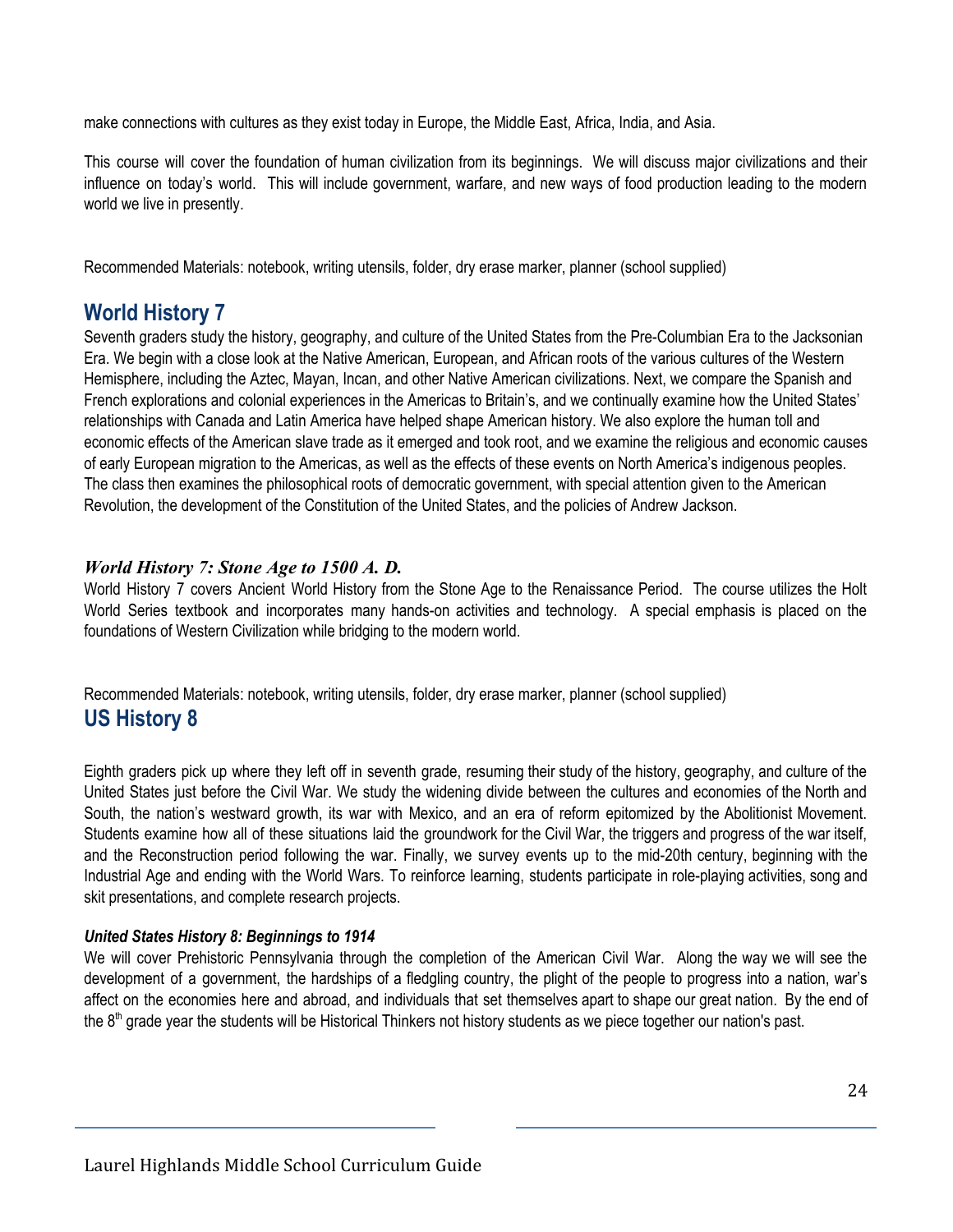Recommended Materials: notebook, writing utensils, folder, dry erase marker, Highlighters (Multi-colored), planner (school supplied)

### **Honors U.S. History 8**

Prerequisite: To qualify for this course, students must earn an A average for the 7<sup>th</sup> grade year in World History, maintain 3.8 or higher cumulative GPA for Grade 7, score in the advanced or proficient range of the previous year's PSSA Reading Assessment, and receive a recommendation from their 7<sup>th</sup> grade World History teacher. Maximum total of 60 students will make the Honors History course.

The requirements for Honors U.S. history are a little more stringent. Once the requirements are met the students will be expected to do all of the regular history class requirements plus write essays, advanced research, and more critical thinking assignments.

Recommended Materials: notebook, writing utensils, folder, dry erase marker, Highlighters (Multi-colored), planner (school supplied)

### **Computer Science**

With school wide instant internet access, computer instruction for all middle school students begins with **internet safety and the appropriate use of the internet.** These areas of importance are stressed not only in computer classes, but also throughout the middle school curriculum. Performing effective searches and validating sources are topics covered in all middle school classes. Students are introduced to several software programs; for word processing Pages, for spreadsheets Numbers, and for presentations Keynote. Students also have access to several applications (Apps) that are necessary for their individual classes. All students have a personal folder on the server that is accessed by password.

### **Computer/Keyboarding 6**

The middle school keyboarding course is designed to provide an introduction to the "touch typing" method of keyboarding. Students work at an individualized pace towards a 35 words per minute goal while attaining an accuracy level of 95% or better. Students work diligently with modern keyboarding software on lessons that teach and constantly reinforce the letter, number, and symbol keys on an industry standard QWERTY style keyboard.

### **Computers 7**

Introduction to Microsoft Word, Excel, and PowerPoint (2007 Edition) - Semester Course

Microsoft Word 2007- The objectives for Microsoft Word 2007 are to have students be able to produce a brochure for a mock business. Topics covered consist of, but are not limited to, font, size, color, inserting clip, word and web art, using textboxes, formatting, and background color.

Microsoft Excel 2007- The main objective is for students to be able to produce spreadsheets that are formula oriented. The spreadsheets should generate information when numerical data is entered into the document. Microsoft Excel is not a word processor. It should be used to calculate various mathematical models.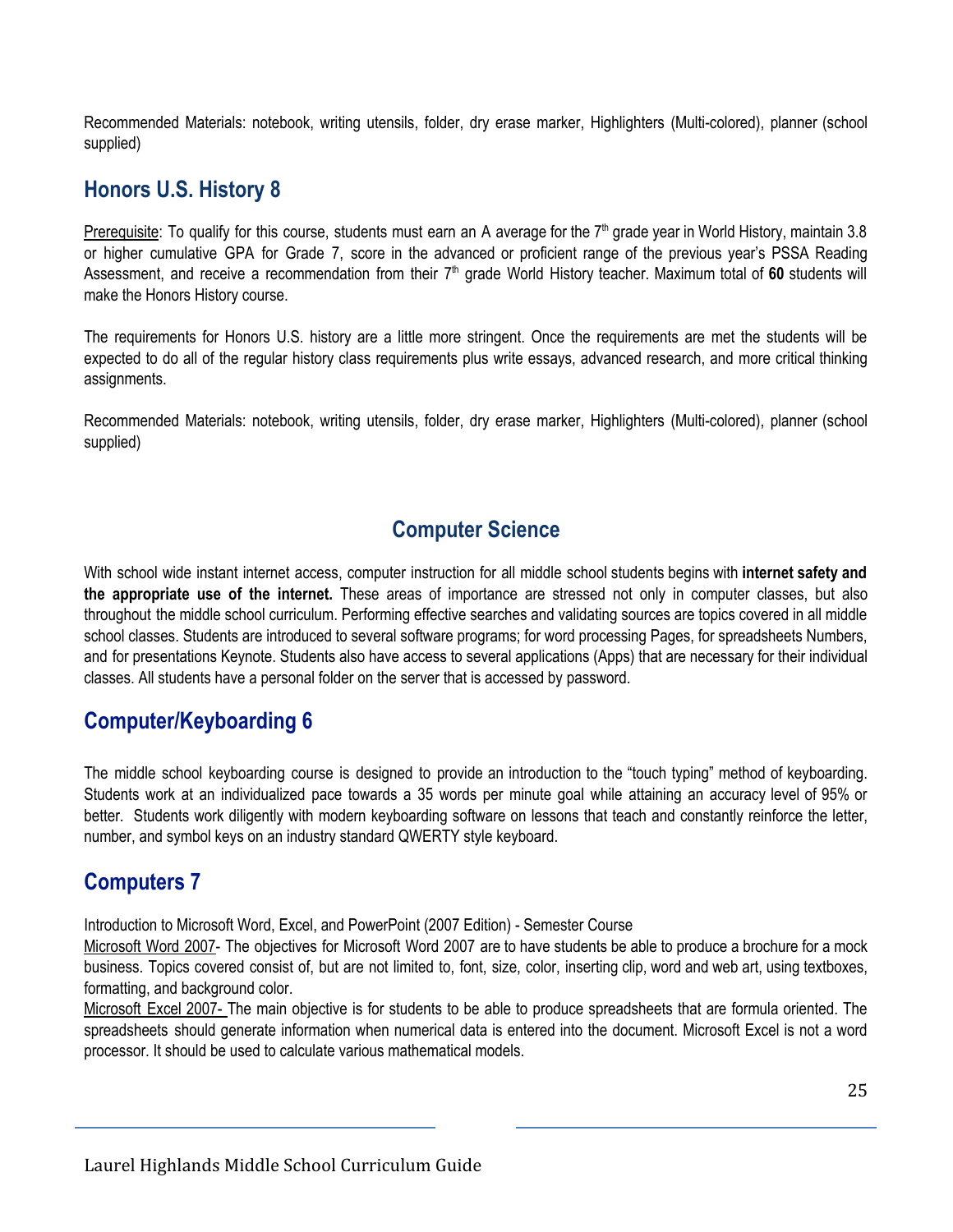Microsoft PowerPoint 2007- The objectives for Microsoft PowerPoint 2007 are to have students produce a professional presentation that includes bulleted list, animation, sound, and video.

Recommended Materials: notebook, writing utensils, folder, planner (school supplied)

### **Photoshop/Digital Videography 8**

Prerequisite: To qualify for this course, students must earn a B average in all their 7<sup>th</sup> grade classrooms, maintain 3.7 or higher cumulative GPA for Grade 7, score in the advanced or proficient range of the previous year's PSSA Math/Reading Assessment.

Jump into the 21st Century with Photoshop and Digital Videography. Expand your world as you create amazing still and video projects using multimedia software. Develop digital skills using Web 2.0 tools, and digital presentations. Explore your creative digital side using Adobe Photoshop, and other exciting programs. Students will print professional quality documents and projects created in class and understand how technology and business is changing our worldwide interactions.

Recommended Materials: notebook, writing utensils, folder, dry erase marker, thumb drive (flash drive), headphones or earbuds, planner (school supplied) and digital camera.

#### **Technology Education**

Technology Education is an integrated, experienced-based instructional program designed to prepare students about technology – its evolution, systems, techniques, uses and social and cultural significance. Technology education is an essential component of a comprehensive and experience-based science, technology, engineering and mathematics (STEM) curriculum. It develops technological literacy amongst students by demonstrating how mathematics and science is applied to the process of engineering design. It results in the application of mathematics and science concepts to solve practical problems and extend human capabilities.

### **Technology Education 6**

This 6<sup>th</sup> grade class is an introductory course designed around the hands-on world of Manufacturing Technology. Everything learned in 6<sup>th</sup> grade will immensely strengthen the success in 8<sup>th</sup> grade Technology Education. After receiving a comprehensive lesson on machine safety and measuring, students are ready to begin manufacturing their tic-tac-toe project. Using pine as the main species of choice, the tic-tac-toe project involves drilling 11 holes and cutting 10 accurately measured pegs, derived from dowel rods, for the game pieces. Students will also explore how to sand & paint the 10 pegs neatly. Students will explore the difference between large and small grit sandpaper and the proper application for each. After a door is fabricated and attached, the project is ready for evaluation. I will meet with 6<sup>th</sup> Grade students for 22 days in a row.. Each class will begin with a detailed demonstration and discussion. At the end of the semester, students will have fabricated a working tic-tac-toe project that they can always be proud of.

### **Technology Education 8**

This 8<sup>th</sup> grade course will help students develop an understanding of the different processes and procedures involved in basic Manufacturing and Construction Technology. It will also give students a hands-on approach to tool selection and usage for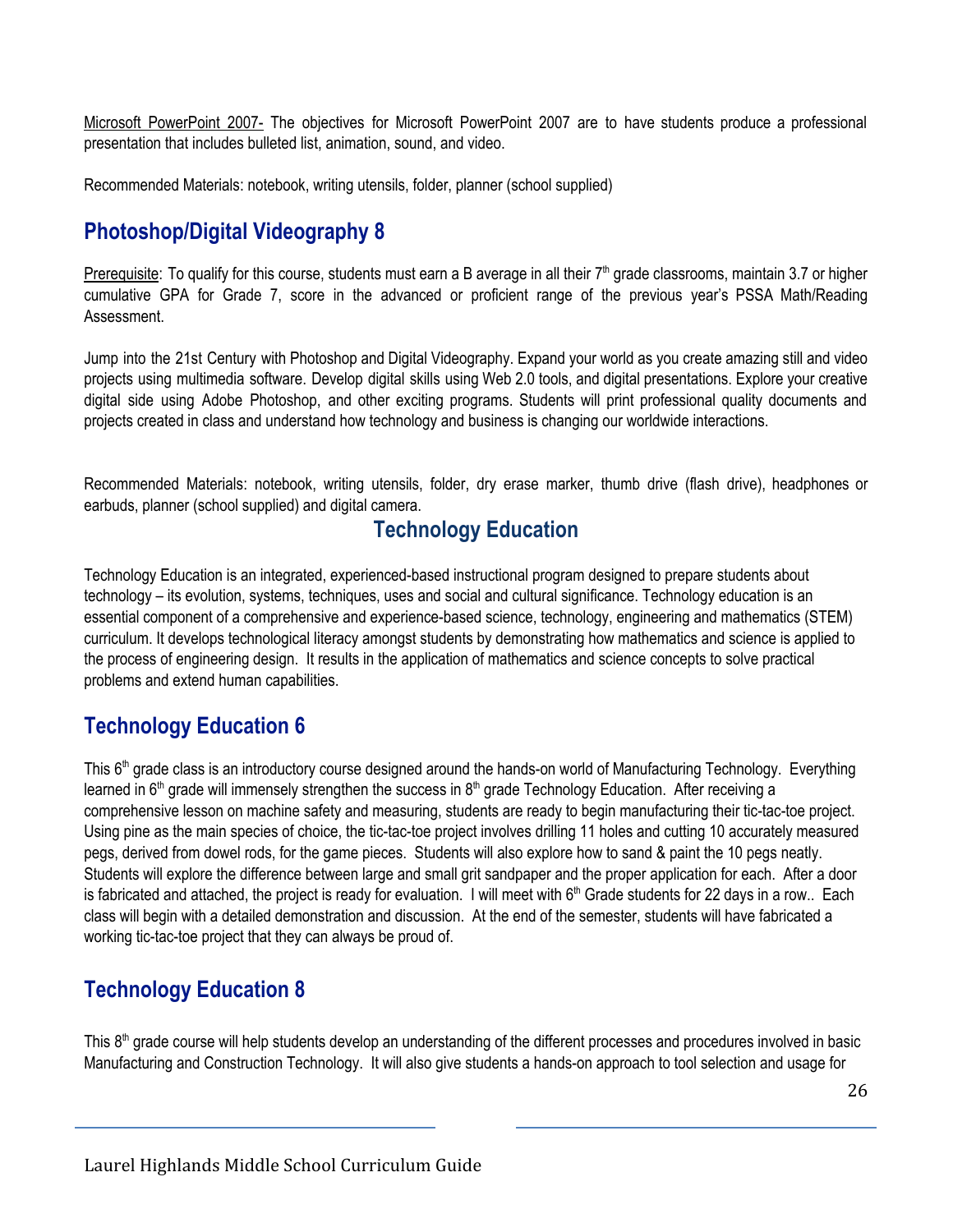completing specific technology-related tasks. After an extensive lesson on measuring and lab safety, a prerequisite to complete the projects, students will begin completing a total of two projects. Students will manufacture: The LED Water Bottle Night Light and the Peacock Gumball Machine. Students will have the privilege to experience machine operations, sanding, painting, soldering, assembly, wiring, and many other relevant technological processes. Each class will begin with a demonstration and follow through with the students completing what they observed during that demonstration. By extensively focusing on measuring, fractions, and other math concepts, this Technology Education class will not only help students score higher on their PSSA tests, but give students a sense of accomplishment and success.

#### **Art**

The visual language of art connects knowledge, imagery, and aesthetics across the humanities, mathematics and science. As a result of this connection, the visual arts branch out into all areas of study, resulting in cohesive understanding for the learner. Visual arts are an essential element in all societies and cultures throughout world history.

The visual arts are an essential part of a culture, carrying individual and collective images and ideas from one generation to another. The arts provide a unique learning experience and the tools for interpreting life experience and developing a student's identity and sense of self-worth. Students are guided to communicate their feelings and positively impact others while encouraging self-discipline. Art is a vehicle for knowing, understanding, and changing the world. Art is an essential part of the curriculum because it provides meaningful experiential learning.

The visual arts help students become critical thinkers able to creatively solve problems using their experience and intuition. Problem solving is an integral piece of the curriculum. Students will evaluate, research, and create a visual solution for each of their units of study in self-expression. An emphasis is placed on flexibility, respect, and understanding. The visual arts help students build self-confidence and individual strengths while maintaining the ability to work successfully as a group.

All middle school students will complete a sketchbook/planning component along with each of their projects. As a part of their experience they will complete questions and sketches prior to and during their art production. This kind of preparation will encourage students to contemplate their concepts and themes. The use of "drafts," brainstorming, color mixing, and reference gathering will provide a record of their research and discoveries.

### **Art 6**

Students explore new materials and techniques in this transitional year. "Sighting" while drawing is emphasized, as students differentiates between line and value. This drawing and painting course builds a foundation for exploring art in different cultures, time periods, styles, and movements. Color theory and the elements of art will be a strong building block for the artwork produced in this class. Critique and assessment will be a part of each assignment.

Recommended Materials: notebook, writing utensils, folder, dry erase marker, Highlighters (Multi-colored), planner (school supplied)

### **Art 7**

Seventh grade art will build upon knowledge from the prior year of study. Students will branch out to discover new materials and concepts in art. Skills will be honed and students will begin to express themselves as individuals. The class will explore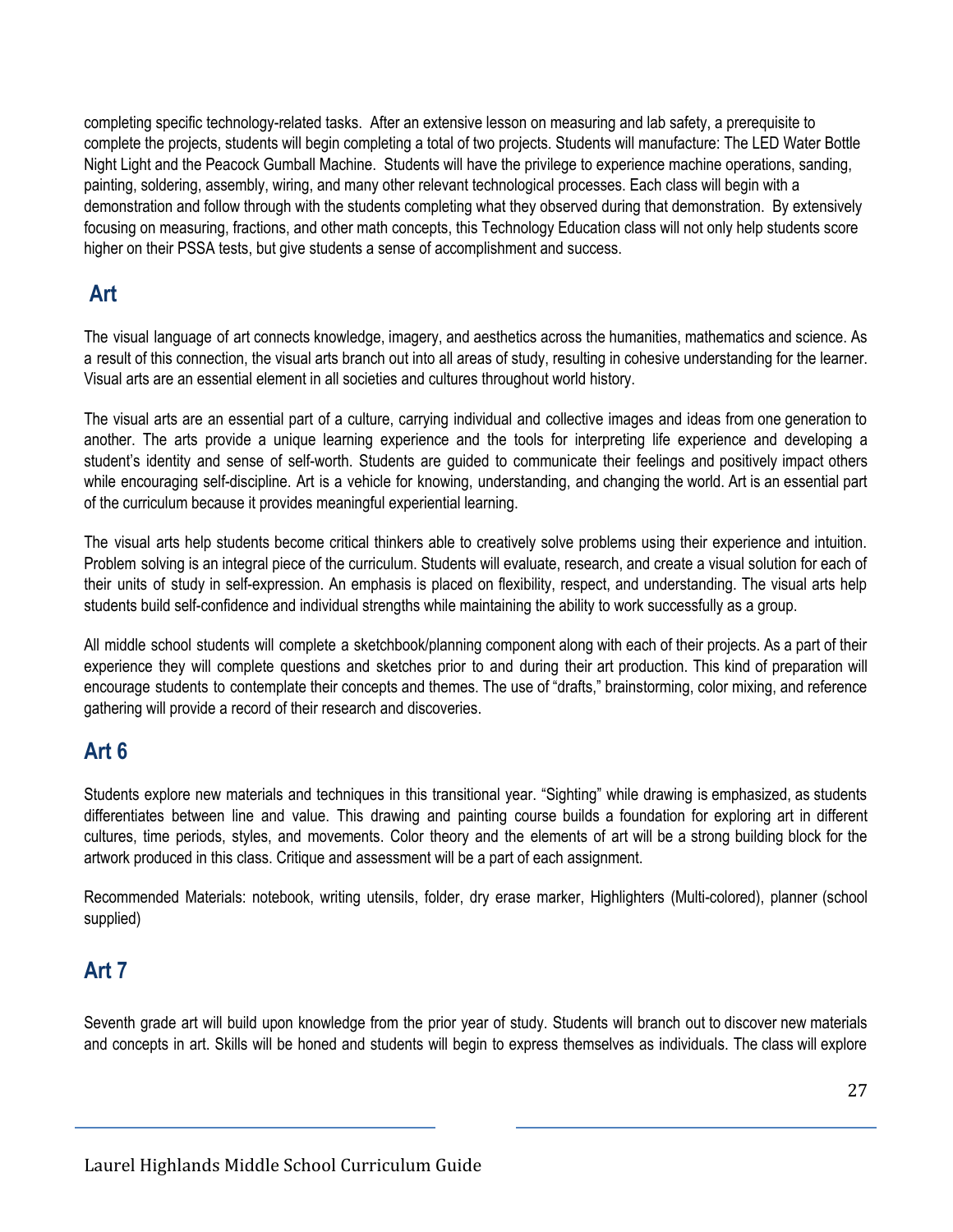sculpture, digital photography, technology, and printmaking as well as drawing and painting.

Recommended Materials: Notebook, writing utensils, folder, dry erase marker, Highlighters (Multi-colored), planner (school supplied)

### **Music/Band**

### **Middle School Band (Grades 6, 7, and 8)**

Students taking band at Laurel Highlands Middle School will be assigned to one of three band classes based on their experience and level of musicianship.

All 1<sup>st</sup> year members will be assigned to Concert Band. All 2<sup>nd</sup> and 3<sup>rd</sup> year players will be assigned to either Symphonic Band or Wind Ensemble based on their musicianship and instrumentation needs of the ensembles. Both Symphonic Band and Wind Ensemble will combine to form the Marching Band for parade performances.

All middle school band classes will provide students with deeper knowledge of their instrument and others, elements of music, proper fundamentals of breathing and posture, study of age appropriate band literature, and rehearsal techniques. Special emphasis will be placed on developing musicianship and ensemble responsibility through performance in a variety of settings. Repertoire and concepts for each ensemble (Concert Band-Symphonic Band-Wind Ensemble) progresses in demand of musical responsibilities.

Prerequisite: Students wishing to enroll in a band class must have successfully completed at least one year of instrumental music lessons in 5th Grade or beyond or have an equal experience outside of the Laurel Highlands Instrumental Music program. Students with no prior band/instrumental music experience should see the band instructor to get guidance on how to proceed.

### **Choir 6**

Membership is by audition only. This choir meets every day and performs 2 evening concerts a year. The winter performance incorporates 2-part harmony while the spring concert's repertoire contains 3-part harmony.

### **Choir 7 and 8**

Membership is by audition only. This choir utilizes 4-part harmony and performs 2 evening concerts a year as well as at special school events.

#### **Music 6- Music Composition**

In this class, students learn composition basics that enable them to create their own music and have it performed. Course topics include a review of the musical staff, music notation, melody, harmony, rhythm, dynamics, key signatures, and time signatures. 6<sup>th</sup> grade students in the Laurel Highlands Middle School are required to take a weekly course in General Music all year. This course is divided into two semesters. In one semester, students will learn music appreciation from a historical view point. Students will learn about the lives and music of composers from Bach to Beethoven through class activities, projects and videos. During the other semester, students will get a hands-on experience in music. Students will learn about the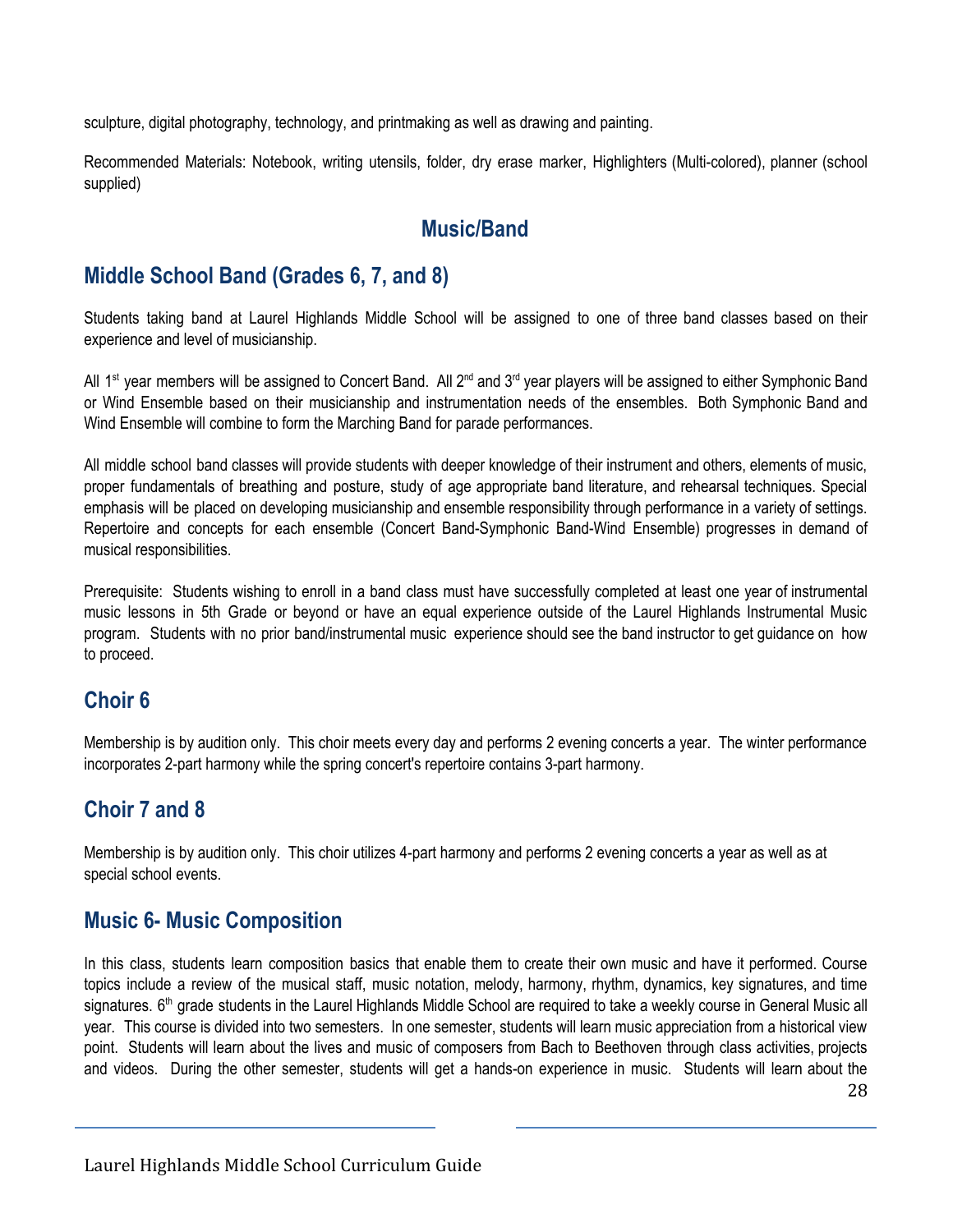theory, composition and performance of music though written activities, listening activities, music reading activities and singing/keyboard performance activities.

Recommended Materials: notebook, writing utensils, folder, dry erase marker, Highlighters (Multi-colored), planner (school supplied)

#### **Music 8–Music Appreciation**

8<sup>th</sup> grade students in the Laurel Highlands Middle School are required to take a daily course in music for one nine week grading period. Students will continue learning to read, write, and perform music through experiences in composing/arranging for percussion quartet, playing keyboard accompaniments to selected pieces, improvising to given chord progressions and pieces on keyboards and sight-singing simple melodies using solfege syllables. Students will also study American musical theatre and opera through videos and learn about various careers in music outside of performing and teaching.

Recommended Materials: notebook, writing utensils, folder, dry erase marker, Highlighters (Multi-colored), planner (school supplied)

#### **STEAM 6**

Science and Technology are understood as the basis of what the world has to go forward with, to be analyzed and developed through Engineering and the Arts, with the knowledge that everything is based in elements of Mathematics. It is a contextual curriculum where the subjects are coordinated to co-support each other under a formal educational structure of how science, technology, engineering, mathematics and the broad spectrum of the arts., all relate to one another in reality. The STEAM structure explains how all the divisions of education and life work together therefore, it offers a formal place in the STEM structure for the Language Arts, Social Studies, and the purposeful integration of the exploratory subjects including: the Arts, Music, CTE, and Physical Education divisions of public education. Shifting to STEAM perspective means understanding learning contextually; not only in terms of having a framework that illustrates where the subjects overlap, but also in providing a living and adaptable learning structure for ever-changing personal and unpredictable global development.

S-T-E-M with the A includes;

- sharing knowledge with communication and language artis, "voice" impact, power, legacy
- a working knowledge of manual physical arts, including how-to and fitness
- better understanding the past and present cultures and aesthetics through fine arts
- rhythmic and emotional use of math with musical arts
- Understanding sociological developments, human nature and ethics with the liberal arts.

Embedded in the framework is a system to establish well-balanced teams among educators and students based on a variety of characteristics. All participants have ways they are advanced and challenged. With this system, their skills are used for leading in some areas while other areas are strengthened through observing and assisting. Educators instruct within their speciality with a co-planned thematic units that everyone contributes to in projects related to the required benchmark concepts and skills.

"STEAM is enhancing our school culture. We are seeing innovative engagement on both the part of our teachers and students.

Students start at the point of the pyramid, based on their perspective as a person who learns holistically. The course teaches them to evaluate their skills and interests with a structure for investigating and educational discipline fields learn more about the breadth and depth of career, hobby and life options. It exposes students to a large range of skill sets and career choices through projects that include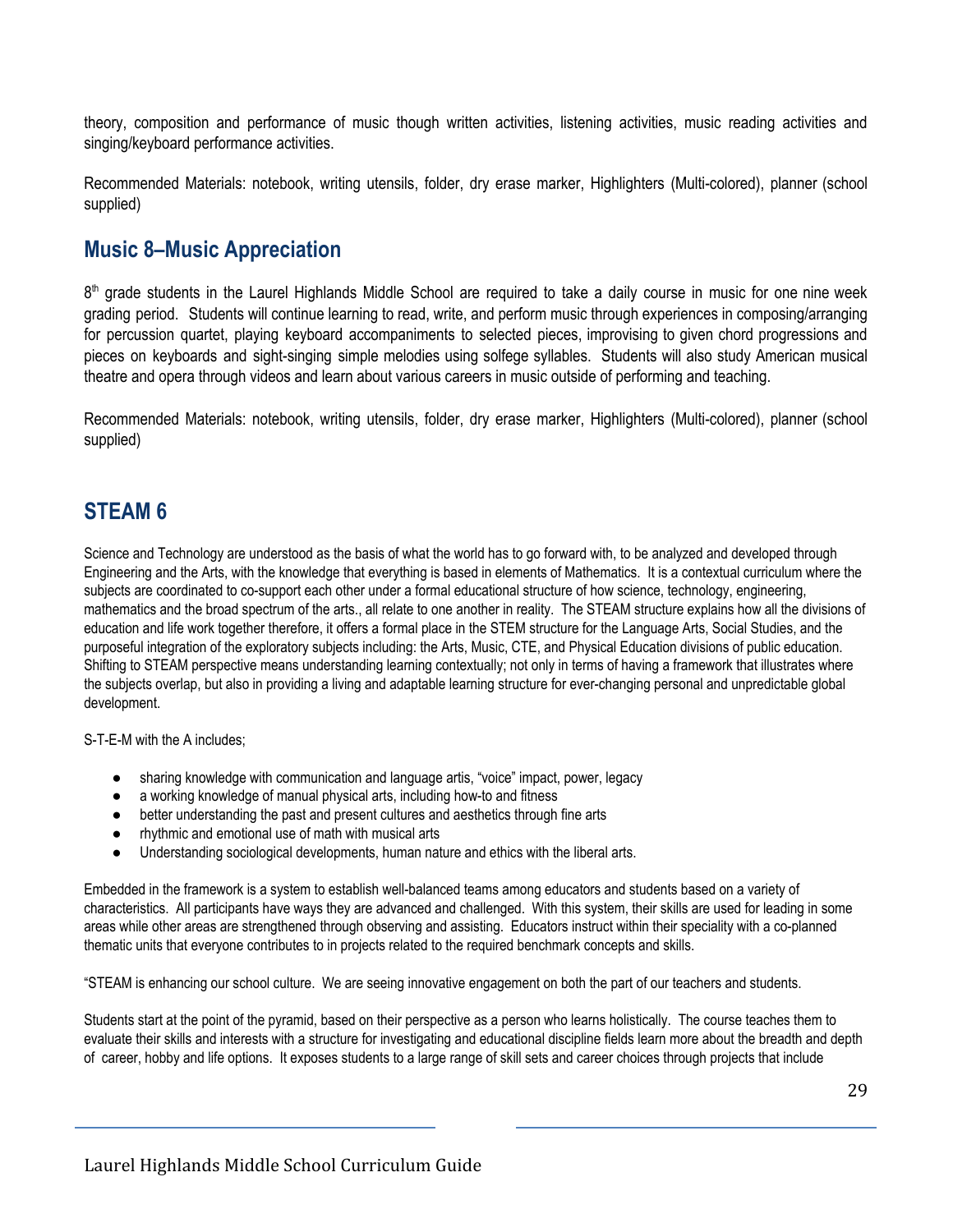research and development. Students perpetually evaluate their points of interest, experiences and talents with ongoing portfolio development that become useful for applying to extra-curricular and post-graduation pursuits.

### **Physical Education/Health**

Students in grades six, seven, and eight meet 2-3 days per week for physical education. The curriculum includes a variety of team and individual sports. The curriculum is presented with a focus on fitness, to encourage students to be physically active, and to promote the importance of lifetime fitness.

#### **HEALTH / PHYSICAL EDUCATION**

Laurel Highlands Middle School's physical education department teaches the developmental needs of the 6<sup>th</sup>, 7<sup>th</sup>, & 8<sup>th</sup> grade students. The program includes health and wellness to serve the purpose of developing good attitudes toward physical activity for the present as well as a lifetime. The physical activities are listed below.

#### *MEDICAL EXCUSE (ME)*

If a student has a medical problem that affects his/her ability to participate in a physical education class, the course will be waived during the time period that the medical condition exists. The medical problem must be documented in writing by a physician and the documentation must be made available. If the student has a Medical Excuse for over 50% of the total classes for the year, the student will receive a Medical Excuse (ME) for the year with credit assigned. The course requirement will be waived for that school year. If the Medical Excuse (ME) is for less than 50% of the total classes for the year, the student will receive the grade he/she earned and credit for the class. For long-term conditions, a new medical excuse must be provided for each school year.

#### *P.E. (6 th , 7 th , & 8 th ) --- Lifetime/Team Sports*

This course was designed to equip the learner with the knowledge and skills necessary for participation in team sports and to stress the importance of lifetime sports. Skill explanation and demonstration will be reinforced along with the sport's history and basic rules. Adherence to the rules for each sport, good sportsmanship and practical competition will be highly encouraged. Lifetime/Team sports covered during this course may include, but are not limited to baseball/softball, basketball, football, handball, hockey, soccer, speedball, volleyball, golf, tennis, bowling and badminton.

#### *P.E. (6 th , 7 th , & 8 th ) --- Physical Fitness*

This course was designed to educate, evaluate and improve upon the learner's overall physical fitness. Each of the five components of physical fitness (cardiovascular fitness, body composition, flexibility, muscular strength and muscular endurance) will be covered. The instructor will explain the significance in maintaining a healthy level of physical fitness as it relates to a persons' overall well-being. Training performed during this course may include, but is not limited to aerobics, cardio equipment, plyometrics, weight training, walking/jogging and yoga.

#### **Middle School Health**

The main objective of this course is to present material useful to the student in making choices critical to good health and mental well-being. Emphasis is placed on the functioning of the biological body, physical, social and emotional wellness,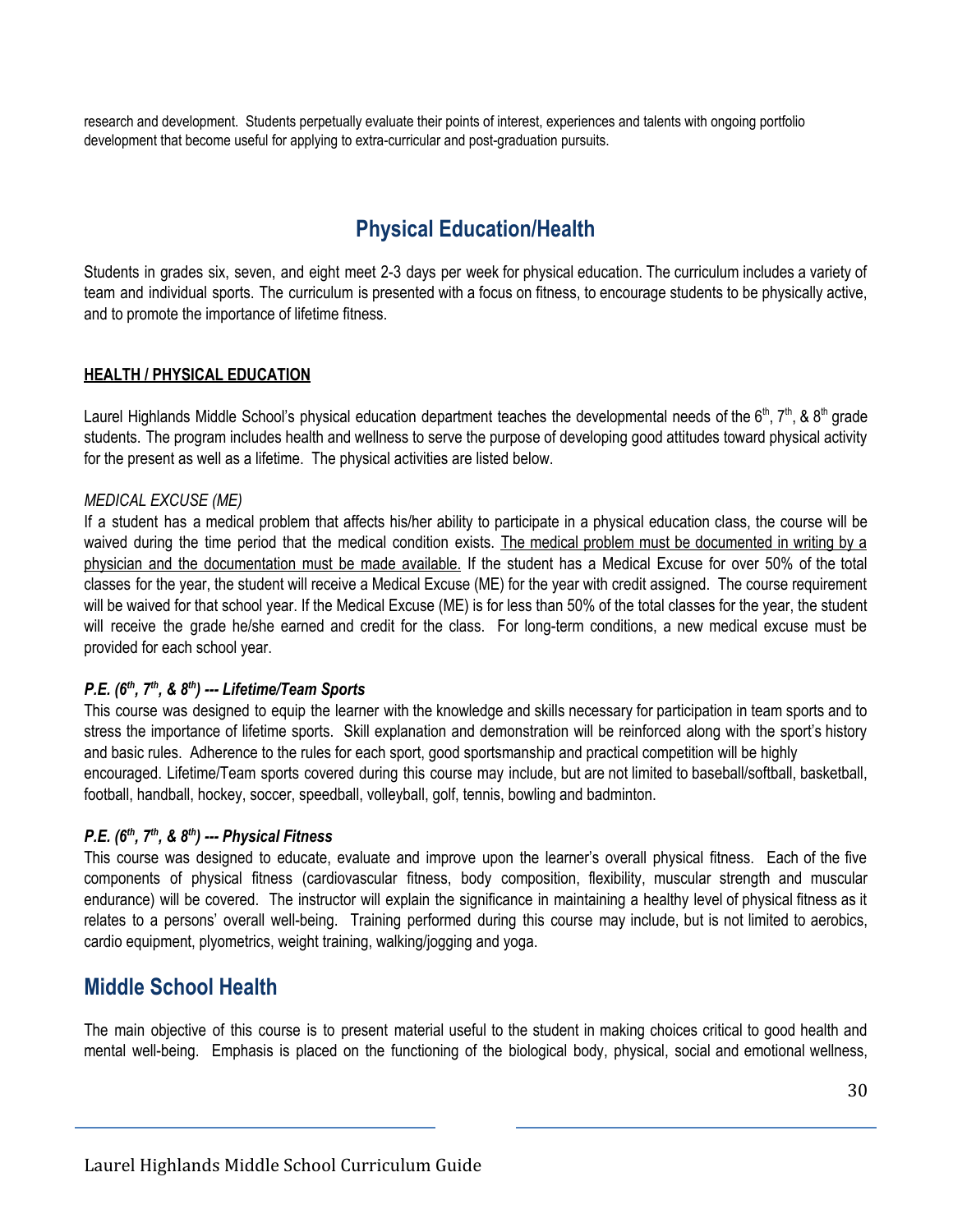coping skills, first aid, fitness, and nutrition. Drug and alcohol prevention education is incorporated to build self-esteem and help the students understand the psychology of addiction and the impact of alcohol and other drugs on families and society. The known effects of drug and alcohol are presented as well as identifying self needs, coping skills and responsibility behaviors. During health class, students will be discussing the effects of smoking and reviewing proper safety at home, school or while participating in physical activity.

Recommended Materials: notebook and/or paper, writing utensils, folder, planner (school supplied)

### **LEARNING SUPPORT**

#### *LS Reading 6*

This is a remedial reading class in which all sixth graders will be exposed to the same literary elements and content with adaptations and modifications. The following is a list of eligible content that is covered: Understanding Fiction and Nonfiction with Comprehension and Reading Skills, Identify, Interpret, Compare, and Describe Components Within and Between Text, Identify and Interpret Literary Devices, Identify and Interpret Concepts and Organization of Nonfiction Text.

#### *LS English 6*

This course focuses on grammar, usage, mechanics and writing. Included in the students' evaluation is a weekly spelling grade. Students will be able to identify basic grammatical, mechanical and usage errors in relation to agreement, case and tense. They will be able to compose well-constructed sentences and paragraphs as well as write and edit a persuasive letter and a "How To" essay.

#### *LS Math 6-8*

This course provides math instruction to students in grades 6, 7, and 8. It provides instruction in a positive, productive learning environment to meet individual learning needs. Students will utilize a variety of materials and resources, participate in small group learning activities, and use critical thinking skills to gain a better understanding of mathematics. This course will increase student knowledge of number systems and relationships, computation and estimation, measurement and estimation, mathematical reasoning, mathematical problem solving, statistics and data analysis, probability and predictions, algebra, and geometry.

#### *General Science 6*

The sixth grade Learning Support Science encompasses four components of Science- Life Science, Physical Science, Earth Science and the Human Body. The Scott Foresman Science textbook is used in the curriculum. The curriculum is enhanced by the use of The Smart board, website resources such as "United Streaming, and BrainPop activities to improve the learning and comprehension of the students.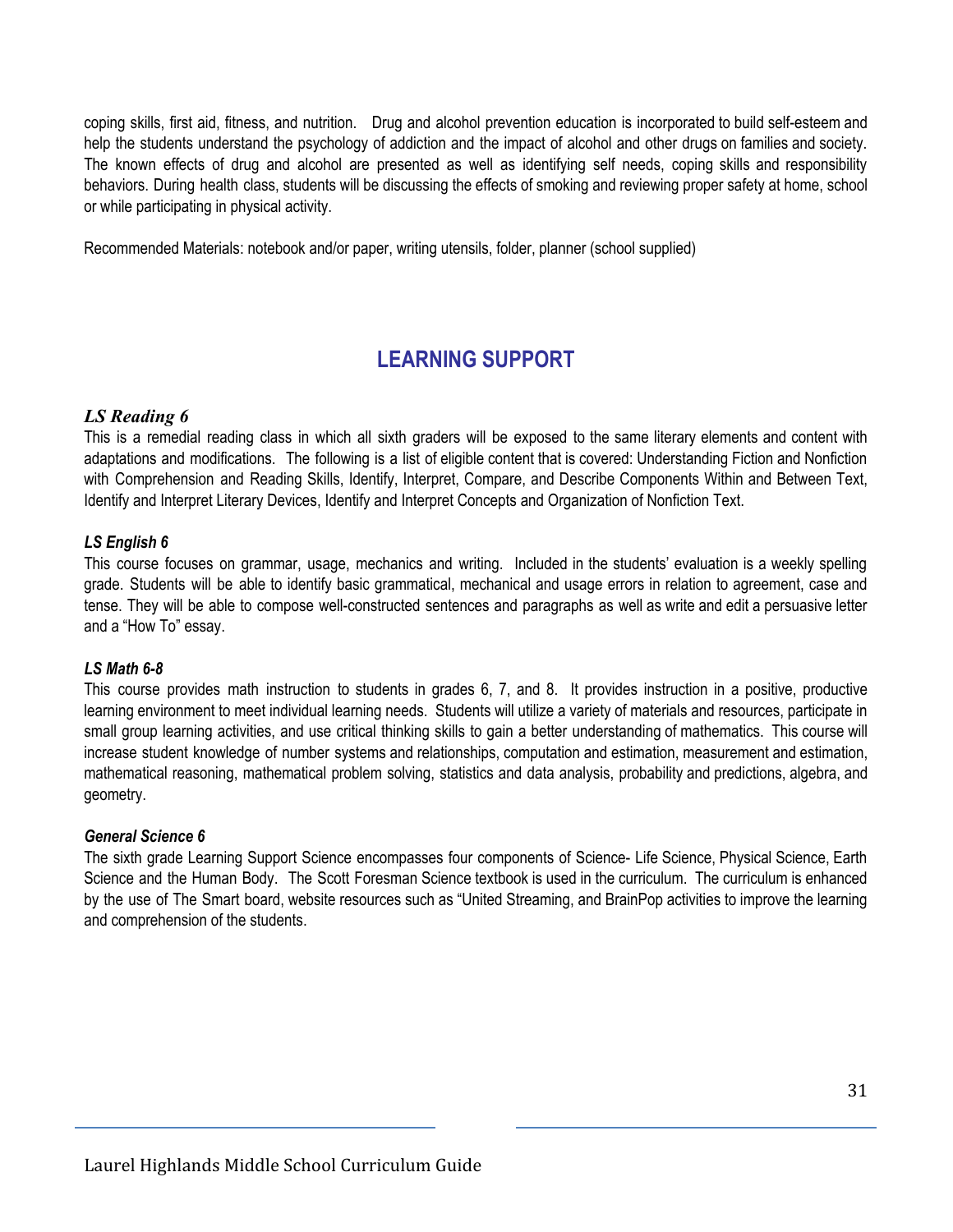#### *LS Reading 7*

This is a remedial reading class in which all seventh graders will be exposed to the same literary elements and content with adaptations and modifications. The following is a list of eligible content that is covered: Understanding Fiction and Nonfiction with Comprehension and Reading Skills, Identify, Interpret, Compare, and Describe Components Within and Between Text, Identify and Interpret Literary Devices, Identify and Interpret Concepts and Organization of Nonfiction Text.

#### *LS English 7*

This course focuses on grammar, usage, mechanics, and writing. Also, included in the course is the use of the literary skills based on the Common Core Standards. The students will be able to identify and use basic grammatical, mechanical, and usage errors in relation to agreement, case, and tense. Students will also review The 8 Parts of Speech throughout the course of the year. The students will be able to compose well-constructed sentences and paragraphs as well as write and edit essays and several different writing genres.

#### *LS Reading 8*

This is a remedial reading class in which all eighth graders will be exposed to the same literary elements and content with adaptations and modifications. The following is a list of eligible content that is covered: Understanding Fiction and Nonfiction with Comprehension and Reading Skills, Identify, Interpret, Compare, and Describe Components Within and Between Text, Identify and Interpret Literary Devices, Identify and Interpret Concepts and Organization of Nonfiction Text.

#### *LS History 6-8*

This class combines 6<sup>th</sup> grade Social Studies: The World, 7<sup>th</sup> grade World History: Stone Age to 1500 A.D., and 8<sup>th</sup> grade United States History: Beginnings to 1914. Also, included in the class is the literary novel "Night" by Elie Weisel. Because this is a diverse class the students cover many topics from early civilizations, Stone Age and Early Cultures to Prehistoric Pennsylvania and the Completion of the American Civil War. The students receive their instruction from the regular education textbook modified to fit each of their individual needs.

#### *General Science 7/8*

The 7<sup>th</sup> and 8<sup>th</sup> grade Learning Support Science encompasses four components of Science- Life Science, Physical Science, Earth Science and the Human Body. The AGS General Science and the AGS Earth Science textbooks are used in the curriculum. The curriculum utilizes the Smart board, website resources such as "United Streaming", and BrainPop activities to enhance the learning and comprehension of the students.

#### *Inclusion Science*

This course is the same as the general education science course for students that need extra help in academically succeeding in science. There are two teachers in the classroom; one general education teacher and one learning support teacher. The students that are identified in the special education program are "pushed" in the general education environment. The adaptations are based on their individualized education plan.

#### *Inclusion History*

This course is the same as the general education history course for students that need extra help in academically succeeding in history. There are two teachers in the classroom; one general education teacher and a learning support teacher. The students that are identified in the special education program are pushed in the general education classroom. The identified students receive adaptations and modifications within the general education environment. The adaptations and modifications are based on their individual education plan.

#### *Emotional Support*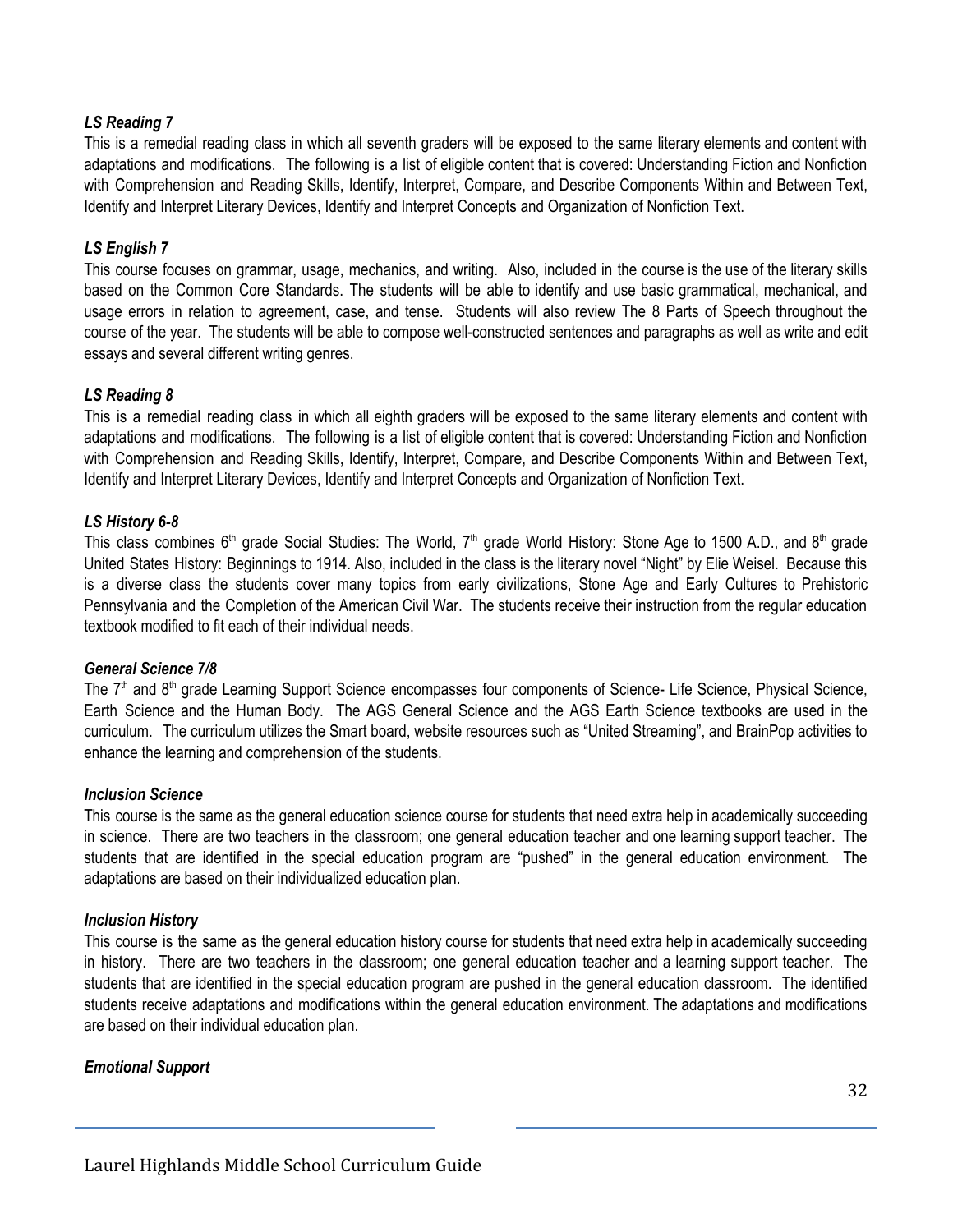The Emotional Skills Support Program is designed for students at the middle school level with significant emotional needs. The emphasis of the program is on academics, daily living skills, self-care skills, self-advocacy skills, social skills. The goal of the program is for the students to function as independently as possible in the home, school, and community setting.

#### *Life Skills Support*

The Life Skills Support Program is designed for students at the middle school level with significant cognitive disabilities who require extensive instruction to learn. The emphasis of the program is on functional academics, daily living skills, self-care skills (personal hygiene), self-advocacy skills, community based instruction, healthy life choices, and social skills. The goal of the program is for the students to function as independently as possible in the home, school, and community setting.

#### **Interscholastic Sports**

Students in seventh and eighth grades may participate in interscholastic sports. Generally, this requires a five-day per week commitment that includes practices and a game schedule.

| Fall                 | Winter            | <b>Spring</b> |
|----------------------|-------------------|---------------|
| <b>Cross Country</b> | Co-ed Swimming    | Baseball      |
| Boys' Soccer         | Boys' Basketball  | Co-ed Track   |
| Girls' Soccer        | Girls' Basketball | Volleyball    |
| Football             |                   |               |

**Softball** 

**Cheerleading** 

**Majorettes** 

# **General Information**

#### **Assemblies**

Throughout the year, middle school students have the opportunity to attend assemblies of various types. An assembly may be a school play, a class forum, or an outside group or individual who has come to perform for the middle school or the entire school community.

#### **Student Council**

Middle School students elect three student council representatives from each grade. There is one representative from each homeroom and one at large representative from each grade level. After the election of representatives, the student council meets during the second cycle of mini-courses. Following this, student council meetings take place at lunch or as allowed by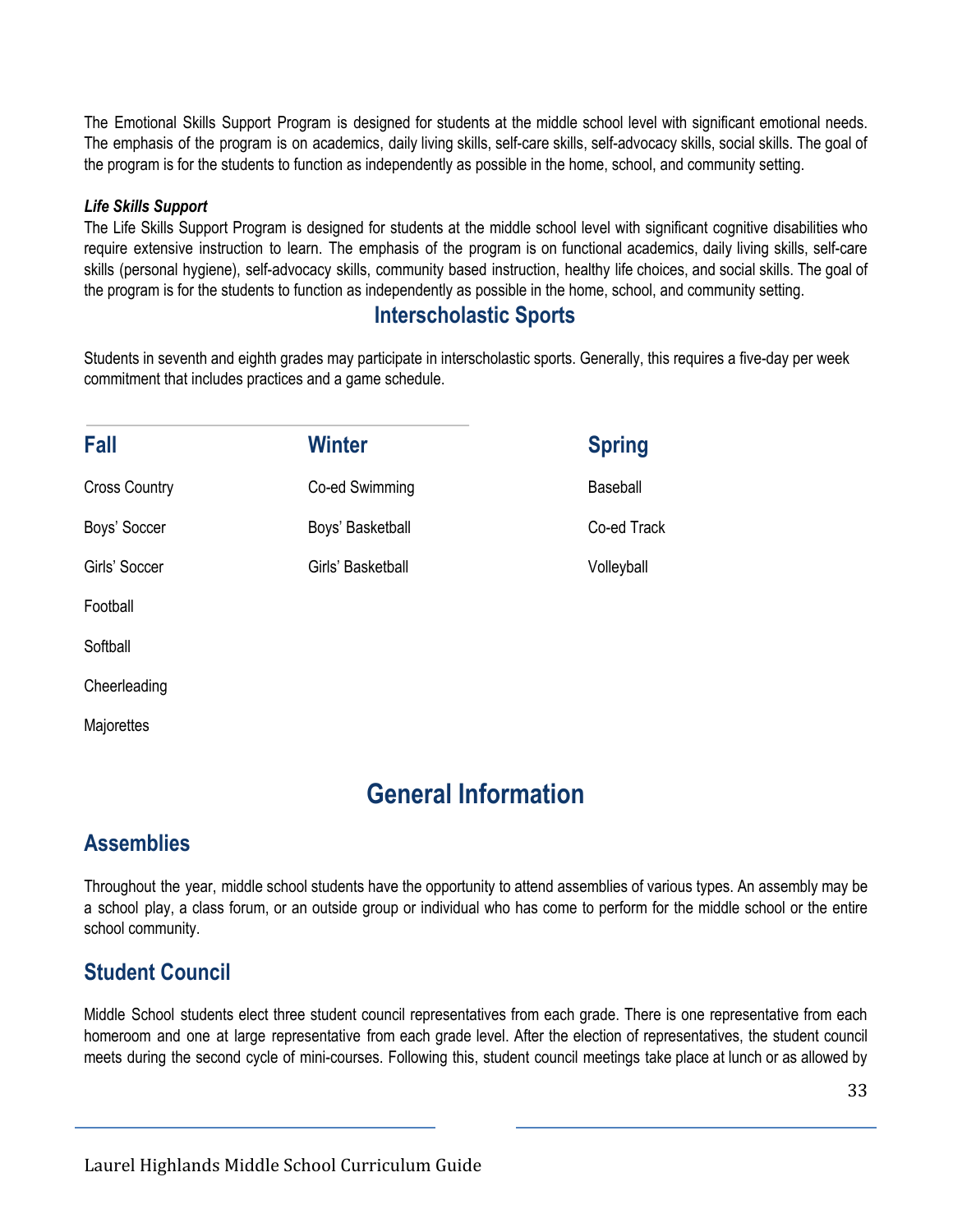student schedules. The student council organizes middle school dances, community service activities, and activity nights.

#### **Interact**

The Interact Club is organized, sponsored, and supervised by a Rotary Club and is established to emphasize training in leadership and citizenship. The Interact Act club works cooperatively and in harmony with the policies of Rotary International. The club must establish a Standard Interact Constitution. Members of the Interact Club must participate in at least one school service and one community service project per year.

### **Spanish Club**

The Laurel Highlands Spanish Club provides students with the opportunity to explore areas of the Spanish speaking culture beyond the in-class language instruction period. Spanish clubs can attract new language learners to the language department program as they see other students having fun and learning Spanish. Music, food, art, dance and games can make an after-school fiesta both educational and motivational for young language learners. Spanish clubs can also raise money for field trips and other educational opportunities not provided for in the school budget.

### **French Club**

The goal of French Club is to bring students who have a love for the French language and culture together so that they may enjoy it together! French music, food, art, dance and games can make extra-curricular activities both educational and motivational for young language learners. French club can also raise money for field trips and other educational opportunities not provided for in the school budget.

#### **Ski and Snowboard Club**

During the winter months, the Ski & Snowboard Club takes 6 weekly trips to Seven Springs, PA. Purchase of a ski or snowboard is not required due to rentals available at Seven Springs. Students are welcome to use their own gear. Snow tubing party will be scheduled during the end of the Ski Club season.

### **National Junior Honor Society**

NJHS is the nation's premier organization established to recognize outstanding middle school students. More than just an honor roll, these students have identified excellence in the areas of scholarship, leadership, service, character, and citizenship. These characteristics have been associated with membership in the organization since the beginning in 1929.

Requirements for National Junior Honor Society: Must have a minimum 3.8 Cumulative GPA after the first semester of your 7<sup>th</sup> grade year, can not have any discipline infractions (ex. Suspensions), can not have more than 8 unexcused absences during the first semester of  $7<sup>th</sup>$  grade, and students must complete an application and write a 1 page essay for consideration into the NJHS.

#### **Newspaper**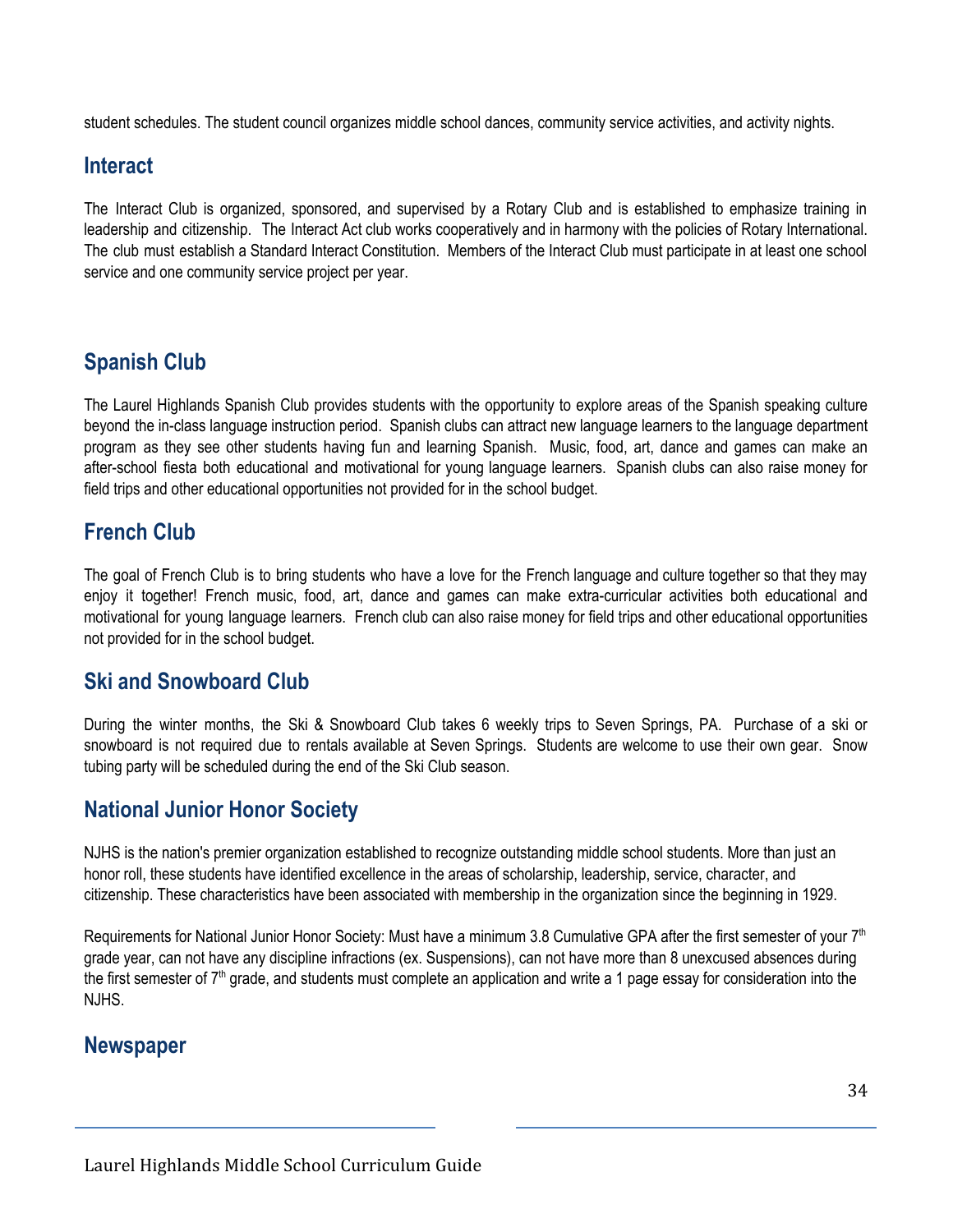This club introduces students to the professional elements of publishing. While publishing these school wide documents, students will be introduced to elements such as design, layout, digital photography, computer drawing, word processing, public presentation, promotion skills, journalism, creative writing and many more. Students will be publishing items using advanced technology. Students will also get the opportunity to take on leadership roles and apply for student editor positions that enable them to learn and practice valuable job skills as a publisher. All students will learn how to work cooperatively to meet deadlines and publish professional documents. This club is for self-motivated, independent learning students who enjoy being involved in a variety of school activities while demonstrating their skills in the writing process

### **Pennsylvania Junior Academy of Science (PJAS)**

Pennsylvania Junior Academy of science is State-wide science fair in PA that was founded in 1934. It includes both regional meets as well as a state meet at Penn State University. A science fair is open to all students of participating schools grades 7-12. Winners of regional meet are invited to state meetings, where they are given the opportunity to win a wide range of scholarship

### **Reading Competition Club**

The reading competition team is open to any 6th, 7th or 8th grade student who loves to read and test their knowledge. Students who sign up will read up to 20 preselected, award winning fiction and nonfiction books that will be used as part of the competition at the end of the school year. Our teams will compete against other area middle school teams including teams from Uniontown, Connellsville, and Albert Gallatin school districts and St. John the Evangelist school. The month before the yearly competition, the students will meet during the school day to discuss the books and to take quizzes on each book they read. The students who read the most selections and get the highest test scores will be assigned to a team. All final team members must read at least 7 of the twenty books and must demonstrate their knowledge of books by passing a test for each book. The competition is sponsored by the Friends of the Library and is held at St. John Byzantine school each year.

### **Field Trips**

Each year, there are multiple opportunities for students to participate in fun and fascinating field trips. Students may take a day or half-day field trip if there is an educational experience off campus that would augment a particular subject's curriculum. Several such trips are taken each year on a regular basis, and in certain years additional field trips may be taken.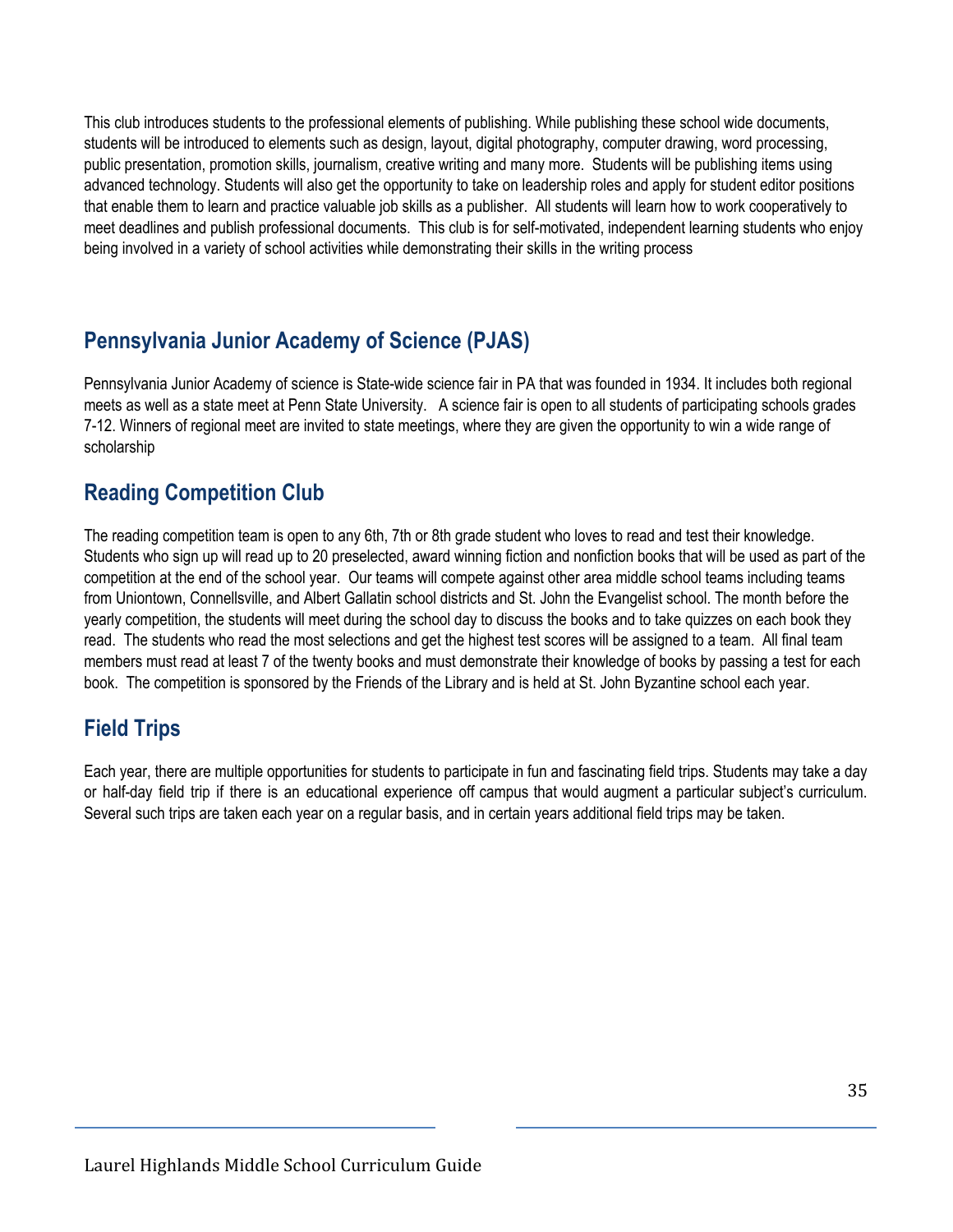# **Laurel Highlands Middle School Faculty**

Mike Rozgony, Principal

Bobbi Downs, Assistant Principal

Mrs. Behanna-Reading Mr. Blaszczak-Science Ms. Ozanich-Office Mrs. Bortz- Phys. Ed Mrs. Miller- PE Mrs. Bota- Guidance Mrs. And The Mrs. More of Mr. Miller-Band Mrs. Brown-Mathematics Mrs. Brown-Mathematics Mrs. Mr. Moscoloni-English Mr. Buckley-Mathematics Mr. Sipe-Science Mrs. Grote-Science Mrs. Neill-English Mrs. Crutchman- Gifted Mrs. 2008 Mrs. Palumbo-SS Mr. Deberry- Social Studies Mrs. Pierce-English Ms. Fike-Guidance Mr.Shwallon-History Mrs. Gaster-Math Mrs. Gaster-Math Ms. Gergely-LS. **Mrs.** Sucevic-LS Ms. Green-Science Ms. Trump-Music Mrs. Gregory- Reading Mrs. Gulino- Reading Mrs. Turko-Speech Mrs. Hixson-Reading Mrs. Hixson-Reading Mrs. Hixton-Reading Mrs. Valente-Technology Education Mr. Hixson-Mathematics Mr. Vargo-Social Work Mr. Howard-Cultures of Language Mrs. Hughes-Reading Mrs. Renze-Library Science Mrs. Jones-English Mrs. 1999. The Mrs. Williams- Comp. Mr. Williams- Comp. Mrs. Kania-Guidance Mrs. Vacanti-Art Mrs. Karpency-Foreign Language Mrs. Zungri-LS Mr. Kolesar-Mathematics Ms. Mehall - AS

Ms.Schuessler-English Mrs. O'neal- ES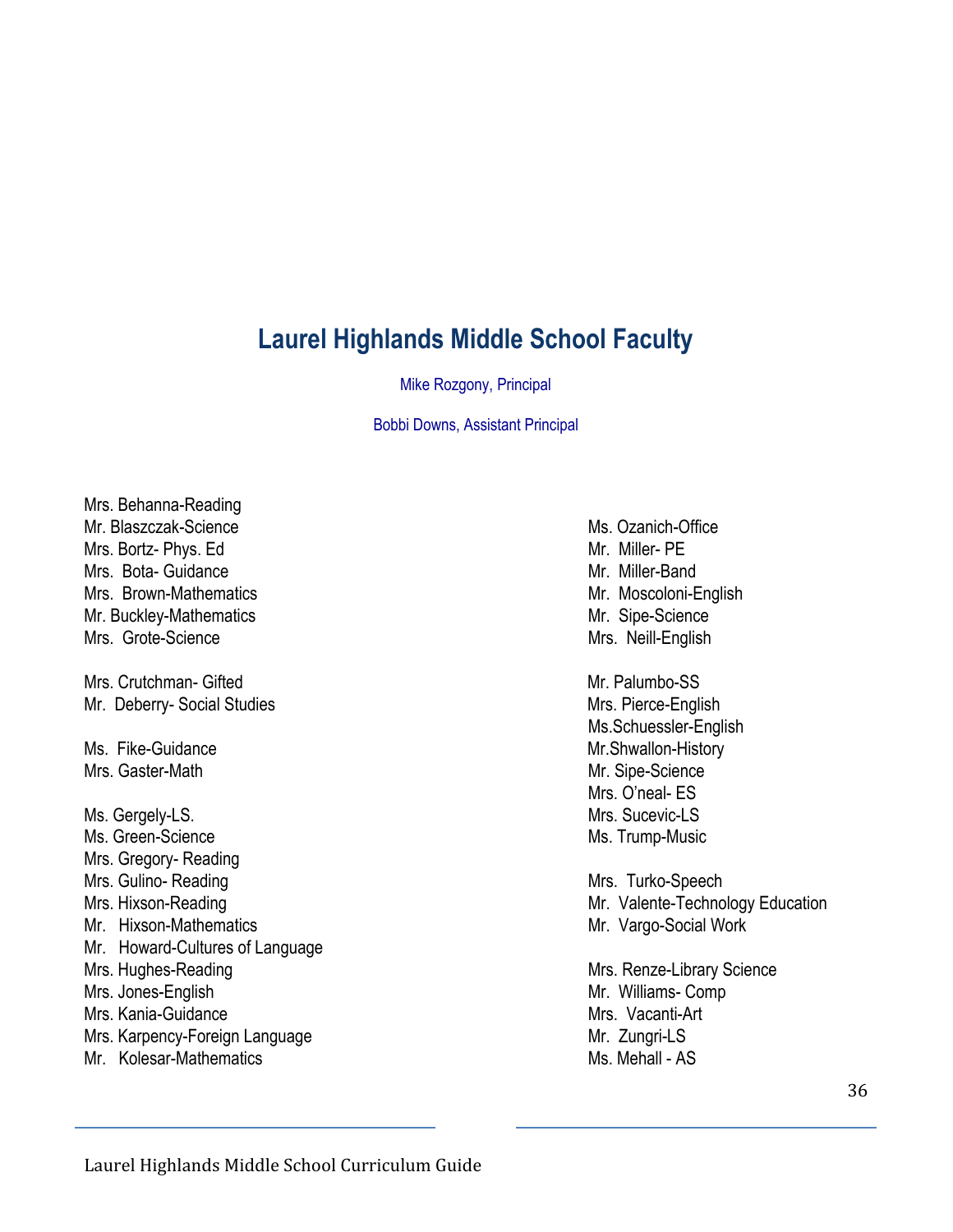Mrs. Kopec-Mathematics Mrs. Chick- LS Mrs. Zyla- LS Science Mrs. Rogerson-Nurse Mr. Landman-History Mrs. Malik-Office Mrs. Manges-English

#### **Summer Reading List**

#### **6 th Grade Recommended Reading**

Fiction Titles Langston Hughes: Poetry for Young People **By and Sound Accord By Exercise** By: Langston Hughes Becoming Naomi Leon By: Pam Munoz Ryan Walt Whitman: Poetry for Young People **By: Jonathon Levin** By: Jonathon Levin The Wrestling Game **By:** Ellen Raskin Hard Gold: The Colorado Gold Rush of 1859, A Tale of the Old West By: Avi The Jacket By: Andrew Clements The Dark is Rising **By:** Susan Cooper Elijah of Buxton Buxton Buxton Buxton Buxton Buxton Buston Buston Buston Buston Buston Buston Buston Buston Buston Buston Buston Buston Buston Buston Buston Buston Buston Buston Buston Buston Buston Buston Buston Buston Bu The Girl Who Can Fly By: Victoria Forester Savvy By: Ingrid Law Julie of the Wolves **By:** Jean Craighead George Eleven By: Patrica Reilly Giff Wait Till Helen Comes, A Ghost Story By: Mary Dowling Hahn Old Yeller By: Fred Gibson Shiloh By: Phyllis Reynolds Naylor The Phantom Tollbooth By: Norton Juster Crash By: Jerry Spinelli Stargirl By: Jerry Spinelli.

Non Fiction Titles Two Miserable Presidents **By: Steve Shreinkin** Greek Myths and Legends: Usborne Illustrated Guide By: Cheryl Evans Favorite Greek Myths **By:** Mary Pope Osborne Washington at Valley Forge **By: Russell Freedman** The Ancient Romans: People of the Ancient World By: Allison Lassieur Behind Enemy Lines By: Billy H. Doyle Seeing Earth From Space **By: Patricia Lauber** By: Patricia Lauber Through My Eyes By: Alyson Bridges and the United States and the United States and the By: Alyson Bridges

**7 th Grade Recommended Reading**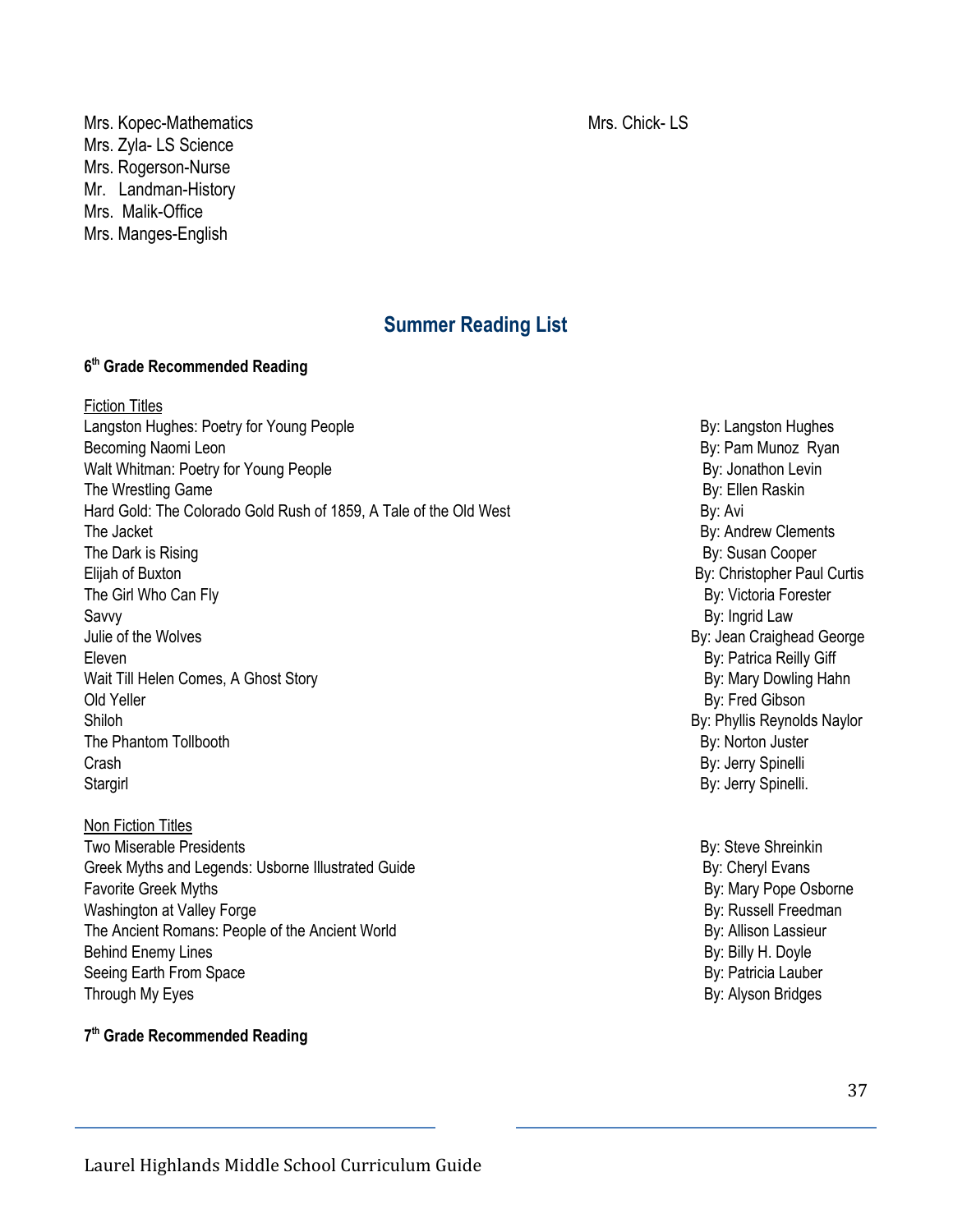Fiction Titles 20,000 Leagues Under the Sea (1870) By JulesVerne Sea (1870) The Wednesday Wars (2007) **By Gary D. Schmidt** Al Capone Does My Shirts (2004) **By General Algebra 2004** By Gennifer Choldenko Stormbreaker: Alex Rider Adventure (2006) **By Anthony Horowitz** By Anthony Horowitz Freak the Mighty (1993) **By Rodman Philbrick By Rodman Philbrick By Rodman Philbrick** Robert Frost: Poetry for Young People **By Gary D. Schmidt** By Gary D. Schmidt Zach's Lie By Roland Smith Drums, Girls and Dangerous Pie (2004) By Jordan Sonnenblick and Dangerous Pie (2004) Zen and the Art of Faking It By Jordan Sonnenblick and the Art of Faking It By Jordan Sonnenblick Firegirl By Tony Abbott So B. It (2007) **By Sarah Weeks** Heartbeat By Sharon Creech and the state of the state of the state of the state of the state of the state of the state of the state of the state of the state of the state of the state of the state of the state of the state Replay By Sharon Creech Heat (2006) By Mike Lupica Home of the Brave By Katherine Applegate By Katherine Applegate By Katherine Applegate Out of the Dust By Karen Hesse Shooting the Moon **By Francis O'Roark Dowell** Schooled By Gordon Korman By Gordon Korman By Gordon Korman By Gordon Korman By Gordon Korman By Gordon Korman Smiles to Go **By Jerry Spinelli** The Black Pearl By Scott O'Dell and the Black Pearl By Scott O'Dell and the Black Pearl By Scott O'Dell Seedfolks **By Paul Fleischman** Shooting Kabul By Senzai Satchel Paige: Striking Out Jim Crow By James Sturm By James Sturm

Non-Fiction Titles

Four Perfect Pebbles, A holocaust Story (1996) By Lila Perl By Lila Perl Darkness over Denmark, The Danish Resistance and the Rescue of the Jews (2000) By Ellen Levine Marching for Freedom, Walk Together, Children, and Don't Grow Weary (2009) By Elizabeth Partridge Anne Frank: Diary of a Young Girl By: Anne Frank The Cotton Gin: Inventions That Shaped the World By: Nancy Robinson Masters and By: Nancy Robinson Masters

#### **8 th Grade Recommended Reading**

Fiction Titles Nothing But the Truth, A Documentary Novel By: Avi By: Avi By: Avi By: Avi The Hunger Games **By: Susanne Collins** A Season of Gifts **By: Richard Peck** Harry Porter and the Deathly Hallows and the United States and the Deathly Hallows By: J.K Rowling Money Hungry **By:** Sharon G. Flake Kidnapped By: Robert Louis Stevenson Touching Spirit Bear By: Ben Muikaelsen Closed for the Season **By: Mary Dowling Hahn** Fever 1793 **By:** Laurie Halse Anderson Million Dollar Throw By: Mike Lupica Football Hero By: Tim Green